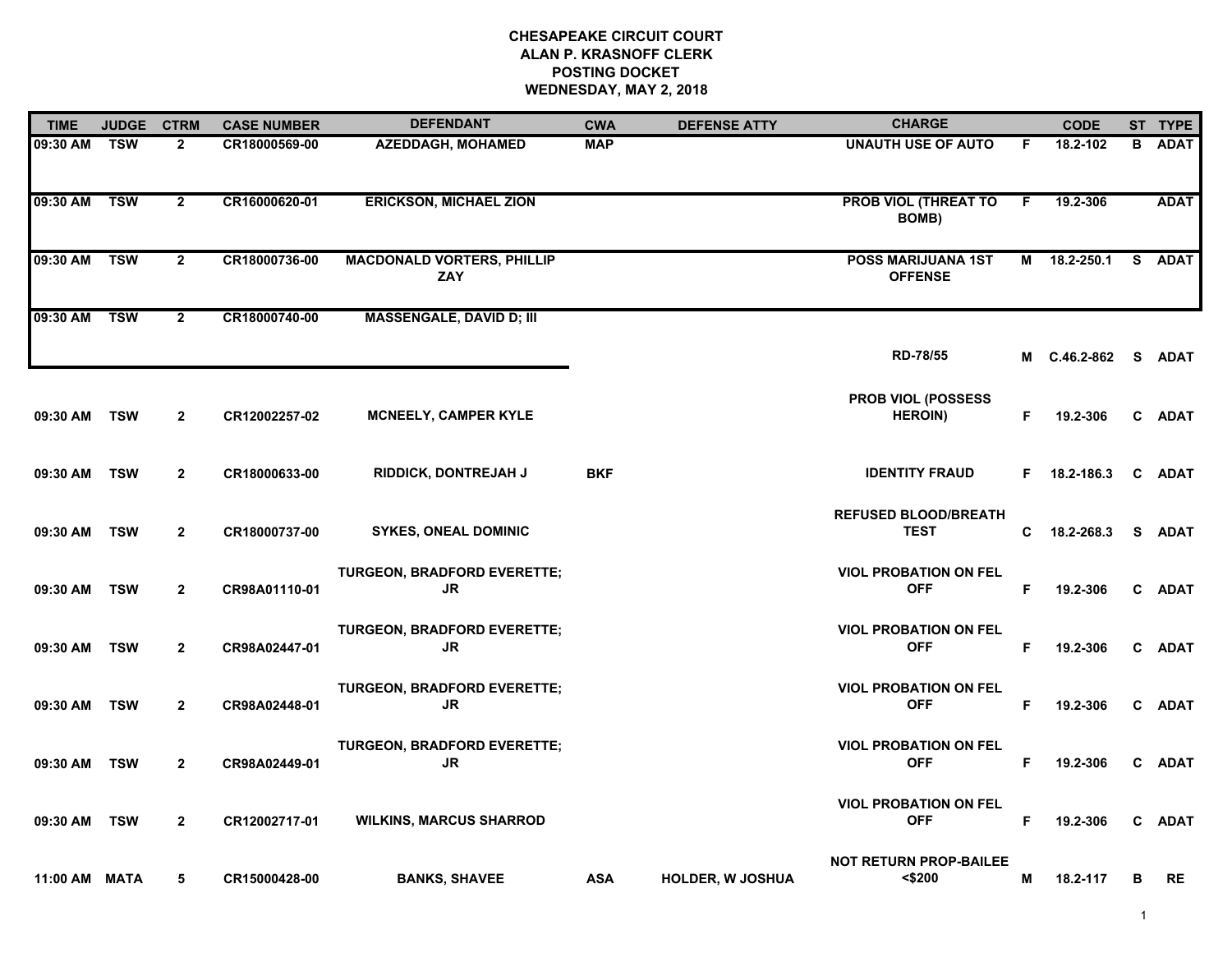| <b>TIME</b>   | <b>JUDGE</b> | <b>CTRM</b>    | <b>CASE NUMBER</b> | <b>DEFENDANT</b>                   | <b>CWA</b> | <b>DEFENSE ATTY</b>          | <b>CHARGE</b>                                   |     | <b>CODE</b> |    | ST TYPE     |
|---------------|--------------|----------------|--------------------|------------------------------------|------------|------------------------------|-------------------------------------------------|-----|-------------|----|-------------|
| 11:00 AM MATA |              | 5              | CR08002859-00      | <b>DULL, JASON DANIEL</b>          |            | <b>ERIC CRONIN</b>           | <b>POSSESSION OF COCAINE</b>                    | - F | 18.2-250    | в  | CC          |
| 11:00 AM      | MATA         | 5              | CR08003777-00      | DULL, JASON DANIEL                 | <b>ASA</b> | <b>ERIC CRONIN</b>           | <b>POSSESSION OF BURGLARY</b><br><b>TOOLS</b>   | F   | 18.2-94     | В  | <b>RE</b>   |
| 11:00 AM MATA |              | 5              | CR13002597-00      | <b>MCCARTHY, MICHAEL FRANCIS</b>   | <b>ASA</b> | <b>JAMES, ANDREW K</b>       | <b>GRAND LARCENY</b>                            | F   | 18.2-95     | B  | <b>RE</b>   |
| 11:00 AM      | <b>HCG</b>   | <b>COA</b>     | CR17002298-00      | <b>TAYLOR, JOHNNIE CLAYTON; JR</b> | <b>KRJ</b> | <b>HOGAN, DANIEL</b>         | <b>GRAND LARCENY</b>                            | F.  | 18.2-95     | C  | <b>TRYL</b> |
| 11:00 AM      | <b>HCG</b>   | <b>COA</b>     | CR17002298-01      | TAYLOR, JOHNNIE CLAYTON; JR        | <b>KRJ</b> | <b>HOGAN, DANIEL</b>         | <b>FAIL TO APPEAR</b>                           | М   | 18.2-456    | C  | <b>CAP</b>  |
| 02:00 PM      | <b>MATA</b>  | $\mathbf{2}$   | CR06000437-01      | <b>ADAMS, GARY ANTHONY</b>         | <b>WHC</b> | <b>HARRINGTON, HEATHER M</b> | <b>PBVIOL(MAL THRW</b><br><b>MISS:OCC DWEL)</b> | F   | 19.2-306    | C  | <b>TBS</b>  |
| 02:00 PM      | <b>MATA</b>  | $\mathbf{2}$   | CR06000577-01      | <b>ADAMS, GARY ANTHONY</b>         | <b>WHC</b> | <b>HARRINGTON, HEATHER M</b> | PBVIOL(STAT BURG: DWL W/<br>ARMED)              | F.  | 19.2-306    | C  | TBS         |
| 02:00 PM      | <b>MATA</b>  | $\overline{2}$ | CR18000636-00      | ALEXANDER, JOHNNIE BRISCO          | <b>JAF</b> |                              | <b>INVOLUNTARY</b><br><b>MANSLAUGHTER</b>       | F.  | 18.2-36     | C  | <b>TBS</b>  |
| 02:00 PM      | <b>MATA</b>  | $\overline{2}$ | CR18000636-01      | ALEXANDER, JOHNNIE BRISCO          | <b>JAF</b> |                              | <b>POSS FIREARM:CONV VIOL</b><br><b>FELON</b>   | F   | 18.2-308.2  | C  | <b>TBS</b>  |
| 02:00 PM      | MATA         | $\overline{2}$ | CR17001928-00      | <b>BAILEY, CYNTHIA YAKIMA</b>      | MLK        | Winn, A. Robinson            | <b>CONCEALMENT</b>                              | F   | 18.2-103    | F. | <b>BSC</b>  |
| 02:00 PM      | MATA         | $\overline{2}$ | CR15000110-04      | <b>BARNES, MEGAN LYNN</b>          | <b>MLK</b> | <b>REVELEY, H K; JR</b>      | <b>VIOL PROBATION (G/L)</b>                     | F   | 19.2-306    | в  | <b>TBS</b>  |
| 02:00 PM      | <b>MATA</b>  | $\overline{2}$ | CR15000110-05      | <b>BARNES, MEGAN LYNN</b>          | <b>MLK</b> | <b>REVELEY, H K; JR</b>      | VIOL PROBATION (LARC W/I) F                     |     | 19.2-306    | B  | <b>TBS</b>  |
| 02:00 PM      | MATA         | $\mathbf{2}$   | CR18000183-00      | <b>BENJAMIN, AMARI AMAZING</b>     | <b>AMF</b> | <b>SACKS, ANDREW</b>         | <b>ROBBERY: STREET W/GUN F</b>                  |     | 18.2-58     | C  | <b>TBS</b>  |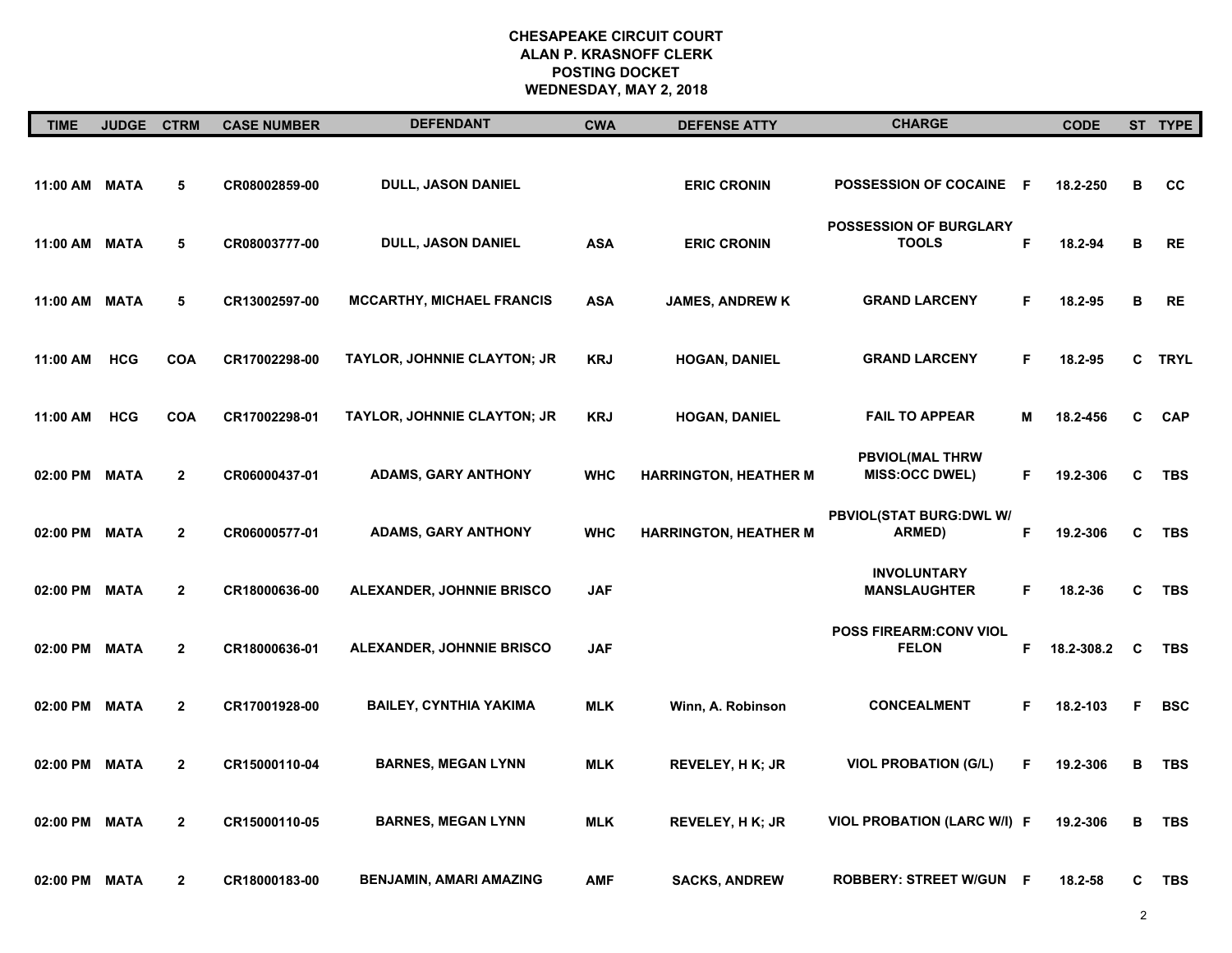| <b>TIME</b>   | <b>JUDGE</b> | <b>CTRM</b>    | <b>CASE NUMBER</b> | <b>DEFENDANT</b>                               | <b>CWA</b> | <b>DEFENSE ATTY</b>     | <b>CHARGE</b>                                  |    | <b>CODE</b> |   | ST TYPE    |
|---------------|--------------|----------------|--------------------|------------------------------------------------|------------|-------------------------|------------------------------------------------|----|-------------|---|------------|
| 02:00 PM      | MATA         | $\overline{2}$ | CR18000183-01      | <b>BENJAMIN, AMARI AMAZING</b>                 | <b>AMF</b> | Sacks, Andrew M.        | <b>USE FIREARM IN FELONY</b><br><b>1ST OFF</b> | F  | 18.2-53.1   | C | TBS        |
| 02:00 PM      | <b>MATA</b>  | $\overline{2}$ | CR18000183-02      | <b>BENJAMIN, AMARI AMAZING</b>                 | <b>AMF</b> | Sacks, Andrew M.        | <b>CONSPIRE ROBBERY</b>                        | F. | 18.2-58     | C | <b>TBS</b> |
| 02:00 PM MATA |              | $\overline{2}$ | CR18000183-03      | <b>BENJAMIN, AMARI AMAZING</b>                 | <b>AMF</b> |                         | <b>MALICIOUS WOUNDING</b>                      | F  | 18.2-51     | C | TBS        |
| 02:00 PM MATA |              | $\mathbf{2}$   | CR18000309-00      | <b>BEST, ABBEY MCCRAW</b>                      | AJS        | Ortiz, Kathleen A.      | <b>SHOPLIFTING</b>                             | F  | 18.2-103    | в | <b>TBS</b> |
| 02:00 PM MATA |              | $\mathbf{2}$   | CR18000309-01      | <b>BEST, ABBEY MCCRAW</b>                      | <b>AJS</b> | Ortiz, Kathleen A.      | <b>STOLEN PROP W/INTENT</b>                    | F. | 18.2-108.01 | B | <b>TBS</b> |
| 02:00 PM      | MATA         | $\mathbf{2}$   | CR18000309-02      | <b>BEST, ABBEY MCCRAW</b>                      |            | Ortiz, Kathleen A.      | PETIT LARCENY; 3RD OFF                         | F  | 18.2-104    | В | TBS        |
| 02:00 PM MATA |              | $\overline{2}$ | CR17001330-00      | <b>BRICKHOUSE-BARNES, LYNN</b><br><b>MARIE</b> | <b>DJH</b> | <b>WHITTUS, JAMES L</b> | <b>ASSAULT &amp; BATTER LEO</b>                | F  | 18.2-57     | В | <b>TBS</b> |
| 02:00 PM      | <b>MATA</b>  | $\overline{2}$ | CR17001330-01      | <b>BRICKHOUSE-BARNES, LYNN</b><br><b>MARIE</b> | <b>DJH</b> | <b>WHITTUS, JAMES L</b> | <b>ASSAULT &amp; BATTER LEO</b>                | F  | 18.2-57     | в | TBS        |
| 02:00 PM MATA |              | $\overline{2}$ | CR17001330-02      | <b>BRICKHOUSE-BARNES, LYNN</b><br><b>MARIE</b> | <b>DJH</b> | <b>WHITTUS, JAMES L</b> | <b>ELUDE</b>                                   | F  | 46.2-817B   | в | TBS        |
| 02:00 PM MATA |              | $\overline{2}$ | CR17001330-03      | <b>BRICKHOUSE-BARNES, LYNN</b><br><b>MARIE</b> | <b>DJH</b> | <b>WHITTUS, JAMES L</b> | <b>OBSTRUCT JUSTICE</b>                        | M  | 18.2-460    | в | <b>TBS</b> |
| 02:00 PM MATA |              | $\mathbf{2}$   | CR17001330-04      | <b>BRICKHOUSE-BARNES, LYNN</b><br><b>MARIE</b> | <b>DJH</b> | <b>WHITTUS, JAMES L</b> | <b>OBSTRUCT JUSTICE</b>                        | M  | 18.2-460    | В | <b>TBS</b> |
| 02:00 PM      | <b>MATA</b>  | $\overline{2}$ | CR17001330-05      | <b>BRICKHOUSE-BARNES, LYNN</b><br><b>MARIE</b> | <b>DJH</b> | <b>WHITTUS, JAMES L</b> | <b>INTENTIONAL DAMAGE</b>                      | м  | 18.2-137    | В | TBS        |
| 02:00 PM      | <b>MATA</b>  | $\mathbf{2}$   | CR17001330-06      | <b>BRICKHOUSE-BARNES, LYNN</b><br><b>MARIE</b> | <b>DJH</b> | <b>WHITTUS, JAMES L</b> | <b>DRIVE W/OUT LIGHTS</b>                      | L  | A.46.2-1030 | S | <b>TBS</b> |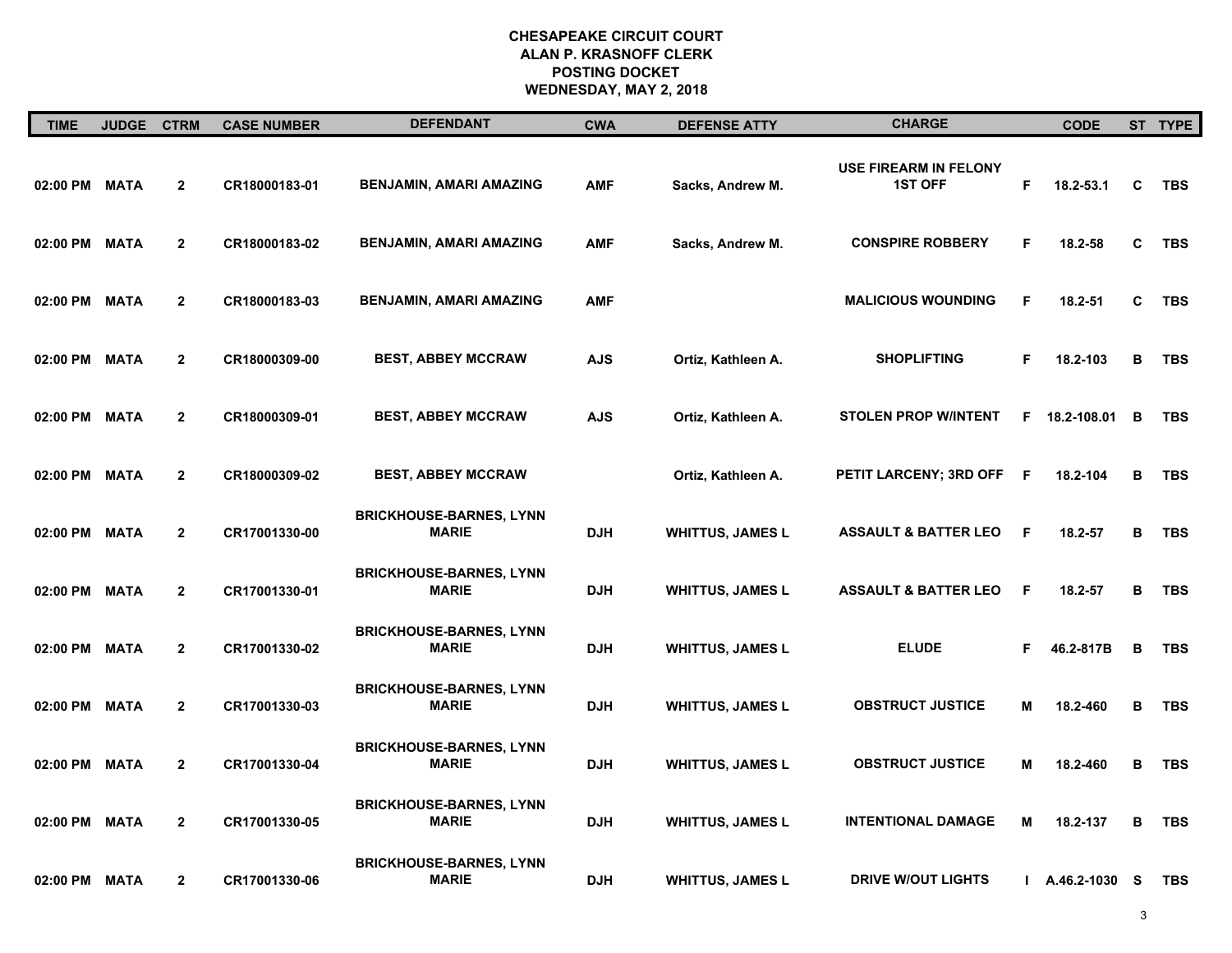| <b>TIME</b>   | JUDGE CTRM  |                | <b>CASE NUMBER</b> | <b>DEFENDANT</b>               | <b>CWA</b> | <b>DEFENSE ATTY</b>        | <b>CHARGE</b>                                   |    | <b>CODE</b>    |    | ST TYPE     |
|---------------|-------------|----------------|--------------------|--------------------------------|------------|----------------------------|-------------------------------------------------|----|----------------|----|-------------|
| 02:00 PM MATA |             | $\mathbf{2}$   | CR18000728-00      | <b>BROWN, CAMERON HUNTER</b>   |            | <b>EHRENWORTH, SCOTT</b>   | <b>POSS TRANSPORT F/ARM</b>                     | F. | 18.2-308.2     | C  | <b>ADAT</b> |
| 02:00 PM      | <b>MATA</b> | $\mathbf{2}$   | CR18000710-00      | <b>CALLOWAY, JUSTIN KEITH</b>  | <b>PLS</b> |                            | <b>CREDIT CARD FORGERY</b>                      | F  | 18.2-193       | C  | <b>ADAT</b> |
| 02:00 PM      | <b>MATA</b> | $\overline{2}$ | CR18000710-01      | <b>CALLOWAY, JUSTIN KEITH</b>  | <b>PLS</b> |                            | <b>CREDIT CARD FORGERY</b>                      | F  | 18.2-193       | C. | <b>ADAT</b> |
| 02:00 PM MATA |             | $\mathbf{2}$   | CR18000710-02      | <b>CALLOWAY, JUSTIN KEITH</b>  | <b>PLS</b> |                            | <b>CREDIT CARD FRAUD</b>                        | F. | 18.2-195       | C  | <b>ADAT</b> |
| 02:00 PM MATA |             | $\overline{2}$ | CR18000710-03      | <b>CALLOWAY, JUSTIN KEITH</b>  | <b>PLS</b> |                            | <b>COMPUTER FRAUD</b>                           |    | $F$ 18.2-152.3 | C  | <b>ADAT</b> |
| 02:00 PM      | <b>MATA</b> | $\overline{2}$ | CR17001784-05      | <b>CHAMBERS, OSIRIS SHAHID</b> | <b>BEC</b> | <b>HAMLIN, JASON</b>       | <b>CCA PB VIOL (LARC OF</b><br>FIREARM)         |    | F 19.2-303.3   | C  | <b>TBS</b>  |
| 02:00 PM      | <b>MATA</b> | $\overline{2}$ | CR17001784-06      | <b>CHAMBERS, OSIRIS SHAHID</b> | <b>BEC</b> | <b>HAMLIN, JASON</b>       | <b>CCA PB VIOL (PETIT</b><br><b>LARCENY)</b>    |    | M 19.2-303.3   | C  | <b>TBS</b>  |
| 02:00 PM MATA |             | $\overline{2}$ | CR17001784-07      | <b>CHAMBERS, OSIRIS SHAHID</b> | <b>BEC</b> | <b>HAMLIN, JASON</b>       | <b>CCA PB VIOL (OBT MON FAL</b><br>PRET)        | M  | 19.2-303.3     | C  | <b>TBS</b>  |
| 02:00 PM MATA |             | $\mathbf{2}$   | CR17001784-08      | <b>CHAMBERS, OSIRIS SHAHID</b> | <b>BEC</b> | <b>HAMLIN, JASON</b>       | <b>CCA PBVIOL(ENTR VEH COM</b><br><b>CRIME)</b> | М  | 19.2-303.3     | C  | <b>TBS</b>  |
| 02:00 PM MATA |             | $\overline{2}$ | CR17001784-09      | <b>CHAMBERS, OSIRIS SHAHID</b> | <b>BEC</b> | <b>HAMLIN, JASON</b>       | <b>CCA PB VIOL (CONCEALED</b><br><b>WEAPON)</b> | M  | 19.2-303.3     | C  | TBS         |
| 02:00 PM MATA |             | $\mathbf{2}$   | CR17002239-00      | <b>CHANEY, JASON ROBERT</b>    | <b>CEE</b> | <b>WENTWORTH, RACHEL E</b> | <b>ID THEFT</b>                                 |    | F 18.2-186.3   | C  | <b>TBS</b>  |
| 02:00 PM      | <b>MATA</b> | $\overline{2}$ | CR17002239-01      | <b>CHANEY, JASON ROBERT</b>    | <b>CEE</b> | <b>WENTWORTH, RACHEL E</b> | <b>FORGE A CHECK</b>                            | F. | 18.2-172       | C  | <b>TBS</b>  |
| 02:00 PM MATA |             | $\overline{2}$ | CR17002239-02      | <b>CHANEY, JASON ROBERT</b>    | CEE        | <b>WENTWORTH, RACHEL E</b> | <b>UTTER</b>                                    | F. | 18.2-172       | C  | TBS         |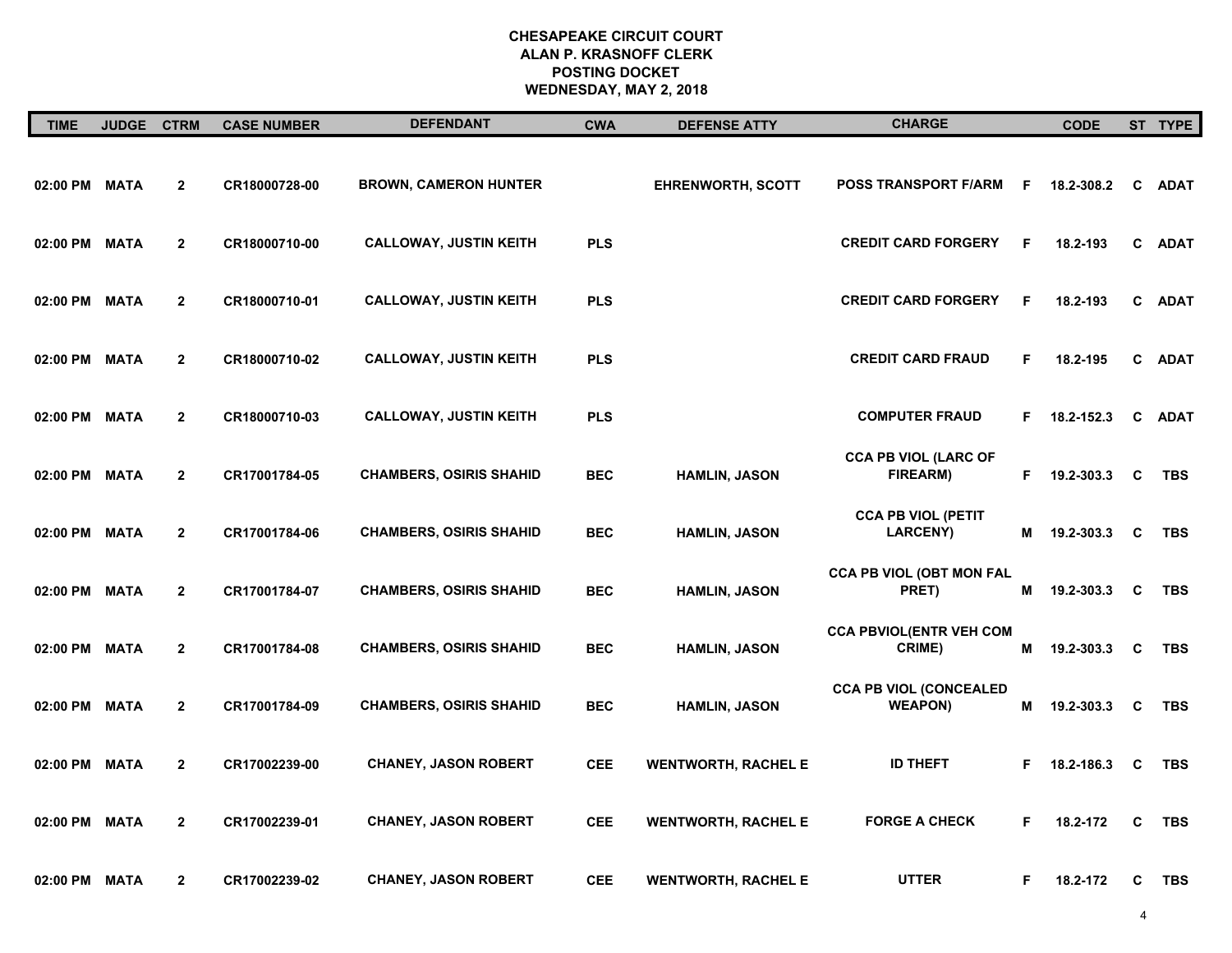| <b>TIME</b>   | <b>JUDGE</b> | <b>CTRM</b>    | <b>CASE NUMBER</b> | <b>DEFENDANT</b>                | <b>CWA</b> | <b>DEFENSE ATTY</b>           | <b>CHARGE</b>                                   |    | <b>CODE</b> |   | ST TYPE     |
|---------------|--------------|----------------|--------------------|---------------------------------|------------|-------------------------------|-------------------------------------------------|----|-------------|---|-------------|
| 02:00 PM      | <b>MATA</b>  | $\mathbf 2$    | CR17002239-03      | <b>CHANEY, JASON ROBERT</b>     | <b>CEE</b> | <b>WENTWORTH, RACHEL E</b>    | <b>OBTAIN MONEY BY FALSE</b><br><b>PRET</b>     | F  | 18.2-178    | C | TBS         |
| 02:00 PM      | <b>MATA</b>  | $\overline{2}$ | CR16001571-00      | <b>CLARKE, MARCIEU EMMANUEL</b> | <b>ASA</b> | MOODY, ELLIOTT O              | <b>ASSAULT ON LAW</b><br><b>ENFORCEMENT</b>     | F. | 18.2-57     | В | RE          |
| 02:00 PM      | <b>MATA</b>  | $\mathbf{2}$   | CR17001726-00      | <b>DAVIS, KEVIN RAY</b>         | <b>JAF</b> | <b>HOLDER, WILLIAM JOSHUA</b> | <b>POSSESS COCAINE</b>                          | F  | 18.2-250    | C | <b>BSC</b>  |
| 02:00 PM      | <b>MATA</b>  | $\mathbf{2}$   | CR18000693-00      | <b>DEAN, ROBERT BRADLEY</b>     | <b>KAM</b> | <b>HAMLIN, JASON L</b>        | <b>ABDUCTION BY FORCE</b>                       | F  | 18.2-47     | C | <b>TBS</b>  |
| 02:00 PM      | <b>MATA</b>  | $\mathbf{2}$   | CR18000693-01      | <b>DEAN, ROBERT BRADLEY</b>     |            | <b>HAMLIN, JASON L</b>        | <b>STRANGLE ANOTHER</b>                         | F. | 18.2-51.6   | C | <b>TBS</b>  |
| 02:00 PM      | <b>MATA</b>  | $\mathbf{2}$   | CR12000636-02      | DUNBAR, JEFFREY LAVAL; JR       | <b>MLK</b> | <b>TAYLOR, MATTHEW; SR</b>    | <b>PROB VIOL (POSS</b><br><b>FIREARM/DRUGS)</b> | F  | 19.2-306    | C | <b>TBS</b>  |
| 02:00 PM      | <b>MATA</b>  | $\mathbf{2}$   | CR12000636-03      | DUNBAR, JEFFREY LAVAL; JR       | <b>MLK</b> | <b>TAYLOR, MATTHEW; SR</b>    | <b>PROB VIOL (PWID COCAINE) F</b>               |    | 19.2-306    | C | <b>TBS</b>  |
| 02:00 PM      | <b>MATA</b>  | $\overline{2}$ | CR18000687-00      | <b>DURAND, ASHLEY NICHOLE</b>   | <b>AJS</b> | <b>CROOK, HEATHER BUYRN</b>   | <b>GRAND LARCENY</b>                            | F  | 18.2-95     | C | <b>TBS</b>  |
| 02:00 PM      | <b>MATA</b>  | $\mathbf{2}$   | CR18000667-00      | <b>EDWARDS, TINA MARIE</b>      |            |                               | <b>EMBEZZLEMENT</b>                             | F. | 18.2-111    | B | <b>ADAT</b> |
| 02:00 PM      | <b>MATA</b>  | $\mathbf{2}$   | CR18000667-01      | <b>EDWARDS, TINA MARIE</b>      |            |                               | <b>EMBEZZLEMENT</b>                             | F. | 18.2-111    | B | <b>ADAT</b> |
| 02:00 PM      | <b>MATA</b>  | $\mathbf{2}$   | CR18000810-00      | <b>FEEMSTER, SHELTON LAFEE</b>  | <b>CEE</b> |                               | MALICIOUS BODILY INJURY F                       |    | 18.2-51     | в | <b>ADAT</b> |
| 02:00 PM      | <b>MATA</b>  | $\mathbf{2}$   | CR18000308-00      | <b>FLETCHER, TRACY LYNN</b>     | <b>CEE</b> | <b>WOOOTEN, MATTHEW</b>       | PETIT LARCENY 3RD OFF                           | F  | 18.2-96     | в | <b>TBS</b>  |
| 02:00 PM MATA |              | $\mathbf{2}$   | CR17001979-00      | <b>GARDNER, AMANDA LYNN</b>     | <b>MLK</b> | <b>FORSTIE, AARON</b>         | <b>POSSESS COCAINE</b>                          | F  | 18.2-250    | F | <b>BSC</b>  |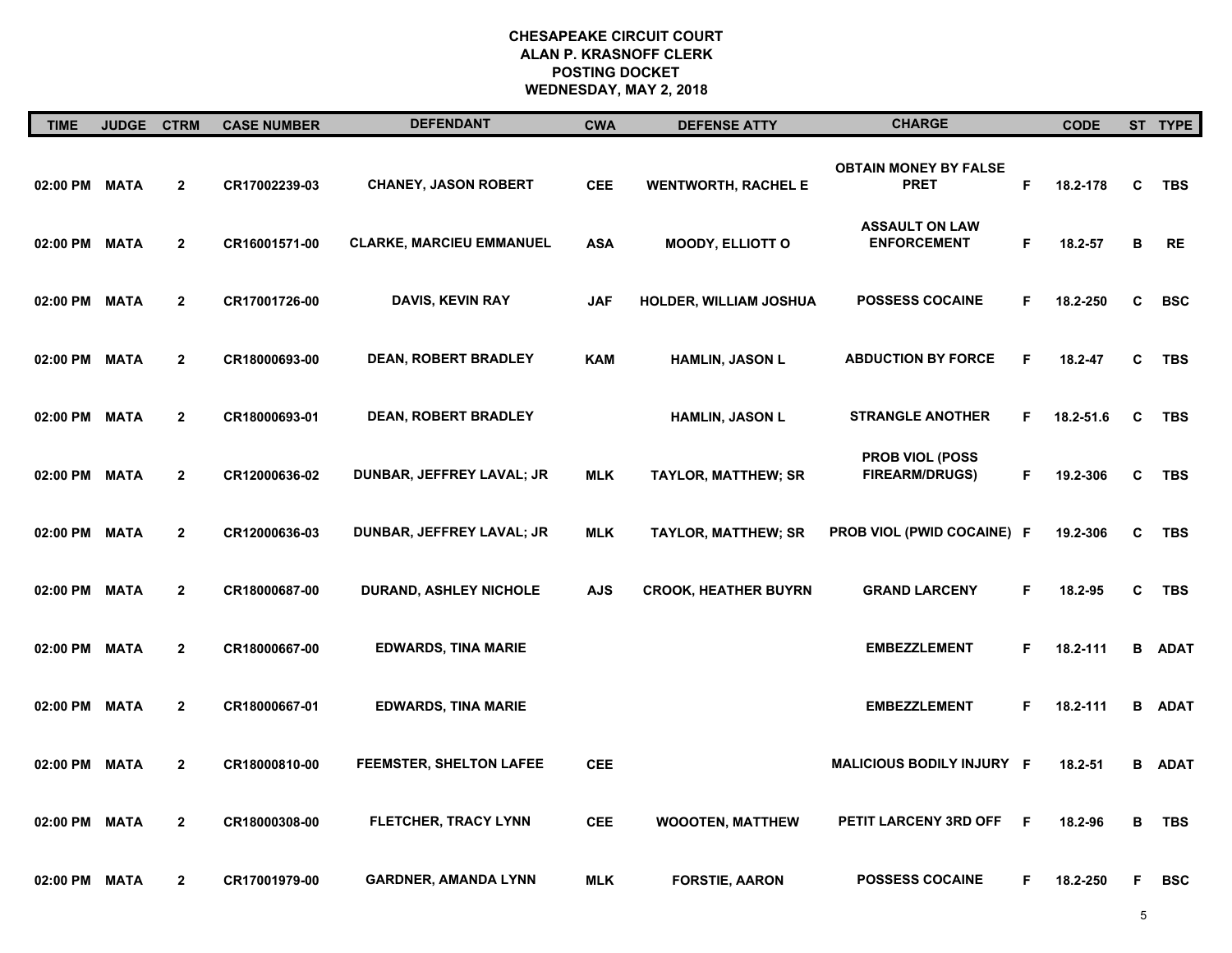| <b>TIME</b>   | <b>JUDGE</b> | <b>CTRM</b>    | <b>CASE NUMBER</b> | <b>DEFENDANT</b>              | <b>CWA</b> | <b>DEFENSE ATTY</b>      | <b>CHARGE</b>                                   |    | <b>CODE</b>     |          | ST TYPE    |
|---------------|--------------|----------------|--------------------|-------------------------------|------------|--------------------------|-------------------------------------------------|----|-----------------|----------|------------|
| 02:00 PM MATA |              | $\mathbf{2}$   | CR17001512-04      | GAY, BRANDAN WAYNE            | <b>JAF</b> | <b>WOOD, SHELLY F</b>    | <b>VIOL PROBATION (POSS</b><br><b>HEROIN)</b>   | F. | 19.2-306        | C        | <b>TBS</b> |
| 02:00 PM MATA |              | $\mathbf{2}$   | CR17001512-05      | <b>GAY, BRANDAN WAYNE</b>     | <b>JAF</b> | <b>WOOD, SHELLY F</b>    | <b>VIOL PROBATION (ELUDE)</b>                   | F  | 19.2-306        | C        | <b>TBS</b> |
| 02:00 PM MATA |              | $\overline{2}$ | CR17001512-06      | <b>GAY, BRANDAN WAYNE</b>     | <b>JAF</b> | <b>WOOD, SHELLY F</b>    | <b>VIOL PROBATION (SUSP OL</b><br>3RD+)         | М  | 19.2-306        | C        | <b>TBS</b> |
| 02:00 PM MATA |              | $\overline{2}$ | CR18000231-00      | <b>GREEN, CORNELL LORENZO</b> | <b>MLK</b> | <b>HADEED, SHANNON L</b> | <b>GRAND LARCENY</b>                            | F. | 18.2-95         | C        | <b>TBS</b> |
| 02:00 PM MATA |              | $\overline{2}$ | CR18000231-01      | <b>GREEN, CORNELL LORENZO</b> | <b>MLK</b> | <b>HADEED, SHANON</b>    | <b>STOLEN PROPERTY/INTENT</b><br><b>TO SELL</b> |    | F 18.2-108.01 C |          | <b>TBS</b> |
| 02:00 PM MATA |              | $\overline{2}$ | CR18000231-02      | <b>GREEN, CORNELL LORENZO</b> | <b>MLK</b> | <b>HADEED, SHANON</b>    | <b>GRAND LARCENY</b>                            | F  | 18.2-95         | C        | <b>TBS</b> |
| 02:00 PM MATA |              | $\overline{2}$ | CR18000231-03      | <b>GREEN, CORNELL LORENZO</b> | <b>MLK</b> | <b>HADEED, SHANNON</b>   | <b>STOLEN PROPERTY/INTENT</b><br><b>TO SELL</b> |    | F 18.2-108.01   | <b>C</b> | <b>TBS</b> |
| 02:00 PM MATA |              | $\overline{2}$ | CR17001677-00      | <b>GREENE, TKEYRA</b>         | <b>MLK</b> | <b>CURRIN, KATHERINE</b> | <b>ROBBERY: RESIDENCE</b><br><b>W/GUN</b>       | F  | 18.2-58         | C        | <b>TBS</b> |
| 02:00 PM MATA |              | $\mathbf{2}$   | CR17001677-01      | <b>GREENE, TKEYRA</b>         | <b>MLK</b> | <b>CURRIN, KATHERINE</b> | <b>CONSIPRE-ROBBERY</b><br><b>W/GUN</b>         | F  | 18.2-58         | C        | <b>TBS</b> |
| 02:00 PM MATA |              | $\overline{2}$ | CR17001677-02      | <b>GREENE, TKEYRA</b>         | <b>MLK</b> | <b>CURRIN, KATHERINE</b> | <b>USE FIREARM IN FELONY</b>                    | F  | 18.2-53.1       | C        | <b>TBS</b> |
| 02:00 PM MATA |              | $\mathbf{2}$   | CR17001677-03      | <b>GREENE, TKEYRA</b>         | <b>MLK</b> | <b>CURRIN, KATHERINE</b> | <b>BURGLARY W/INTENT</b>                        | F  | 18.2-90         | C        | <b>TBS</b> |
| 02:00 PM      | <b>MATA</b>  | $\mathbf{2}$   | CR17001677-04      | <b>GREENE, TKEYRA</b>         | <b>MLK</b> | <b>CURRIN, KATHERINE</b> | <b>ABDUCT FOR BENEFIT</b>                       | F  | 18.2-48         | C        | <b>TBS</b> |
| 02:00 PM MATA |              | $\mathbf{2}$   | CR17001677-05      | <b>GREENE, TKEYRA</b>         | <b>MLK</b> | <b>CURRIN, KATHERINE</b> | <b>USE FIREARM IN FELONY</b><br><b>2ND OFF</b>  | F. | 18.2-53.1       | C        | TBS        |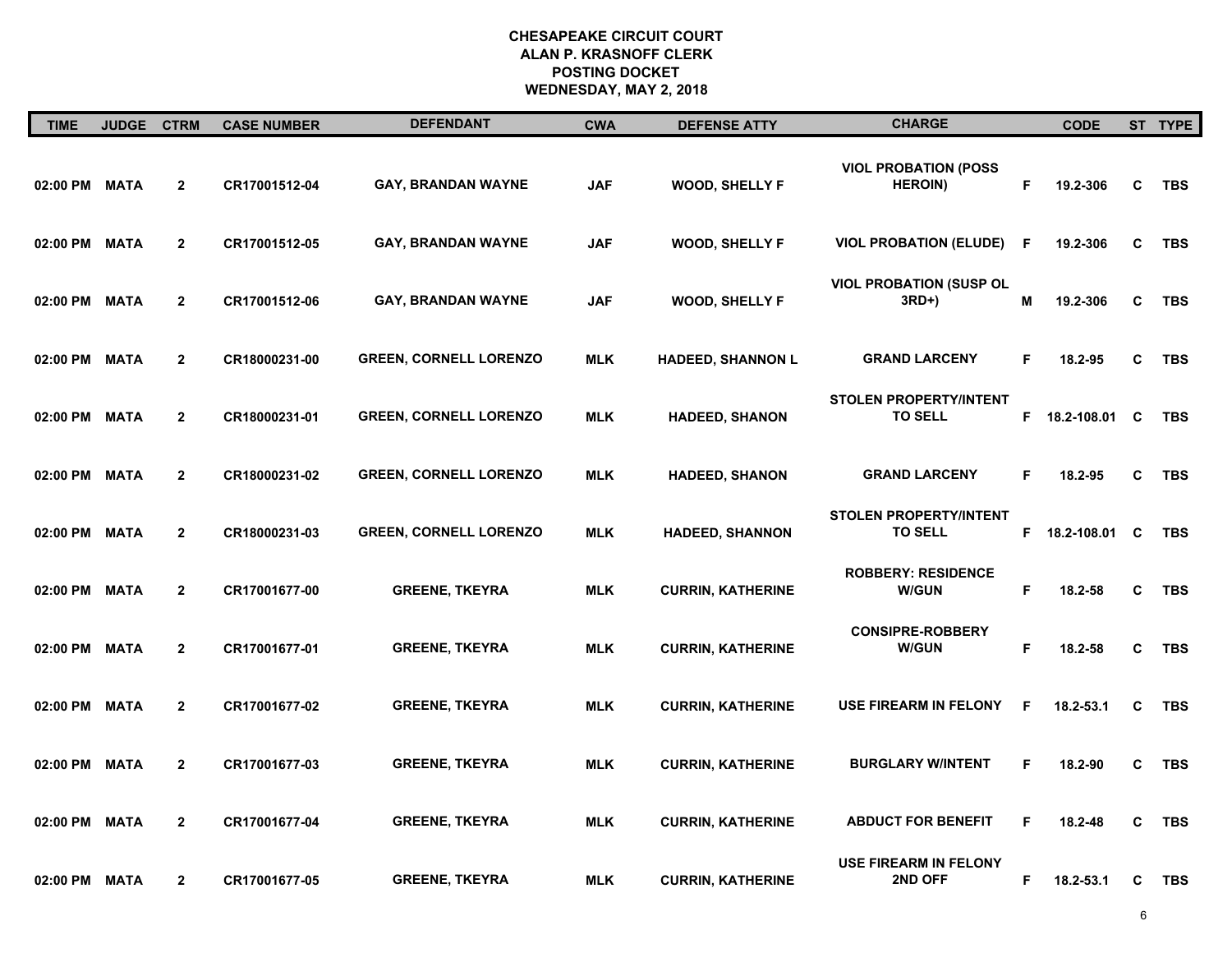| <b>TIME</b> | JUDGE CTRM  |                | <b>CASE NUMBER</b> | <b>DEFENDANT</b>                    | <b>CWA</b> | <b>DEFENSE ATTY</b>     | <b>CHARGE</b>                                   |     | <b>CODE</b>     |   | ST TYPE    |
|-------------|-------------|----------------|--------------------|-------------------------------------|------------|-------------------------|-------------------------------------------------|-----|-----------------|---|------------|
| 02:00 PM    | <b>MATA</b> | $\mathbf 2$    | CR18000773-00      | <b>GREGORICH, DANIEL JOSEPH; JR</b> | <b>AWW</b> | <b>HOGAN, DANIEL</b>    | <b>POSS HEROIN</b>                              | F   | 18.2-250        | C | TBS        |
| 02:00 PM    | <b>MATA</b> | $\overline{2}$ | CR15001701-02      | <b>GRIFFITH, KEVIN RAY</b>          | <b>JAF</b> | <b>OXENHAM, CARA P</b>  | <b>PROB VIOL (POSSESS)</b><br><b>HEROIN)</b>    | F.  | 19.2-306        | F | <b>BSC</b> |
| 02:00 PM    | <b>MATA</b> | $\mathbf{2}$   | CR17000042-07      | <b>HAMMEREN, CLAUDIA ANNE</b>       | <b>JAF</b> | <b>SWEENEY, B COLIN</b> | PROB VIOL (POSSESS<br><b>HEROIN</b> )           | F.  | 19.2-306        | C | <b>TBS</b> |
| 02:00 PM    | <b>MATA</b> | $\mathbf{2}$   | CR17000042-08      | <b>HAMMEREN, CLAUDIA ANNE</b>       | <b>JAF</b> | <b>SWEENEY, B COLIN</b> | PROB VIOL (POSSESS<br><b>HEROIN)</b>            | F.  | 19.2-306        | C | <b>TBS</b> |
| 02:00 PM    | <b>MATA</b> | $\mathbf{2}$   | CR18000716-00      | <b>HAMMEREN, CLAUDIA ANNE</b>       | <b>DRT</b> | <b>HOGAN, DANIEL</b>    | <b>GRAND LARCENY</b>                            | F.  | 18.2-95         | C | <b>TBS</b> |
| 02:00 PM    | <b>MATA</b> | $\mathbf{2}$   | CR18000716-01      | HAMMEREN, CLAUDIA ANNE              | <b>DRT</b> | <b>MUSSONI, ERIK</b>    | <b>STOLEN PROPERTY</b>                          |     | F 18.2-108.01 C |   | <b>TBS</b> |
| 02:00 PM    | <b>MATA</b> | $\mathbf{2}$   | CR18000716-02      | <b>HAMMEREN, CLAUDIA ANNE</b>       | <b>DRT</b> | <b>MUSSONI, ERIK</b>    | <b>OBTAIN MONEY</b><br><b>FALSELY/INT FRAUD</b> | Μ   | 18.2-178        | C | <b>TBS</b> |
| 02:00 PM    | <b>MATA</b> | $\overline{2}$ | CR13001864-03      | <b>HARRIS, TONY ERIC</b>            | <b>AMF</b> | OXENHAM, CARA P         | PROB VIOL (POSSESS<br><b>COCAINE)</b>           | F.  | 19.2-306        | C | <b>TBS</b> |
| 02:00 PM    | <b>MATA</b> | $\mathbf{2}$   | CR17001827-00      | HERBERT, KYLE LAMAR                 | <b>JAF</b> | <b>COLUMBUS, ROCCO</b>  | <b>POSSESS HEROIN</b>                           | F.  | 18.2-250        | F | <b>BSC</b> |
| 02:00 PM    | <b>MATA</b> | $\mathbf{2}$   | CR18000688-00      | HUMPHREY, CHELSEY MARIE             |            | OLIVER, FLOYD           | <b>GRAND LARCENY</b>                            | F.  | 18.2-95         | C | TBS        |
| 02:00 PM    | <b>MATA</b> | $\overline{2}$ | CR18000777-00      | <b>HUNTER, ROBERT LEE</b>           | KJB        | <b>FORSTIE, AARON</b>   | <b>PWID DRUG SCHED 1 OR 2</b>                   | - F | 18.2-248        | C | <b>TBS</b> |
| 02:00 PM    | <b>MATA</b> | $\mathbf{2}$   | CR18000777-01      | <b>HUNTER, ROBERT LEE</b>           | <b>KJB</b> | <b>FORSTIE, AARON</b>   | PRISONER POSS UNLAW<br><b>CHEMICAL</b>          | F   | 53.1-203        | C | <b>TBS</b> |
| 02:00 PM    | <b>MATA</b> | $\mathbf{2}$   | CR18000800-00      | JAMES MELLERSON, VALESHA T          | <b>SNS</b> | HAMLIN, JASON L         | <b>MALICIOUS WOUNDING</b>                       | F   | 18.2-51         | в | <b>TBS</b> |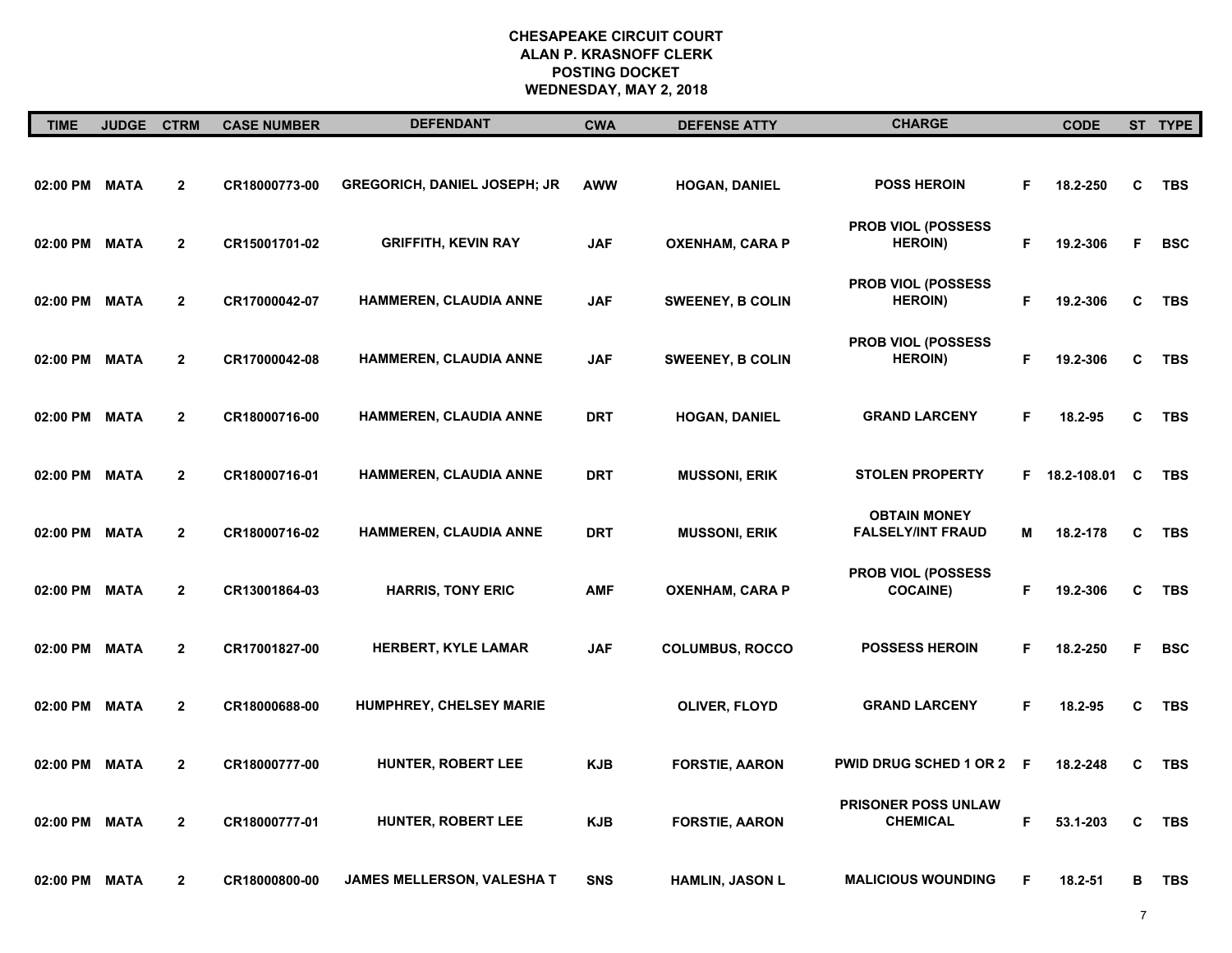| <b>TIME</b>   | <b>JUDGE</b> | <b>CTRM</b>    | <b>CASE NUMBER</b> | <b>DEFENDANT</b>                | <b>CWA</b> | <b>DEFENSE ATTY</b>       | <b>CHARGE</b>                                  |    | <b>CODE</b> |   | ST TYPE       |
|---------------|--------------|----------------|--------------------|---------------------------------|------------|---------------------------|------------------------------------------------|----|-------------|---|---------------|
| 02:00 PM MATA |              | $\overline{2}$ | CR18000653-00      | <b>JAMES, DARIUS LEWIS</b>      | <b>WHC</b> |                           | ELUDE/DISREGARD POL-<br><b>FEL</b>             | F. | 46.2-817B   | C | <b>ADAT</b>   |
| 02:00 PM      | <b>MATA</b>  | $\mathbf{2}$   | CR18000653-01      | <b>JAMES, DARIUS LEWIS</b>      |            |                           | <b>SUSP O/L-3RD</b>                            | Μ  | 46.2-301    | C | <b>ADAT</b>   |
| 02:00 PM MATA |              | $\mathbf{2}$   | CR18000653-02      | JAMES, DARIUS LEWIS             | <b>WHC</b> |                           | <b>CONTRIB TO DELIQ OF</b><br><b>MINOR</b>     | Μ  | 18.2-371    | C | TBS           |
| 02:00 PM MATA |              | $\mathbf{2}$   | CR18000774-00      | <b>JOHNSON, KATCHONA ELICIA</b> | <b>AWW</b> |                           | <b>POSS OF COCAINE</b>                         | F. | 18.2-250    |   | <b>B</b> ADAT |
| 02:00 PM MATA |              | $\mathbf{2}$   | CR18000774-01      | JOHNSON, KATCHONA ELICIA        | <b>AWW</b> |                           | <b>POSS OF MARIJUANA</b>                       | M  | 18.2-250.1  | B | <b>ADAT</b>   |
| 02:00 PM MATA |              | $\overline{2}$ | CR15000623-02      | JONES, STEPHEN CAERTEZ          | <b>BW</b>  | <b>GIVANDO, STEPHEN P</b> | <b>PROB VIOL (UNAUTH USE</b><br>OF VEH)        | F. | 19.2-306    | C | TBS           |
| 02:00 PM MATA |              | $\mathbf{2}$   | CR18000470-00      | <b>JULIAN, STEVEN CLARKSON</b>  | <b>DJW</b> | Ortiz, Kathleen A.        | <b>MURDER: 1ST DEGREE</b>                      | F  | 18.2-32     | C | <b>TBS</b>    |
| 02:00 PM MATA |              | $\overline{2}$ | CR18000470-01      | <b>JULIAN, STEVEN CLARKSON</b>  | <b>DJW</b> | Ortiz, Kathleen A.        | <b>MURDER: 1ST DEGREE</b>                      | F. | 18.2-32     | C | <b>TBS</b>    |
| 02:00 PM MATA |              | $\overline{2}$ | CR18000470-02      | JULIAN, STEVEN CLARKSON         | <b>DJW</b> | Ortiz, Kathleen A.        | <b>USE FIREARM IN FELONY</b><br><b>1ST OFF</b> | F. | 18.2-53.1   | C | <b>TBS</b>    |
| 02:00 PM MATA |              | $\mathbf{2}$   | CR18000470-03      | <b>JULIAN, STEVEN CLARKSON</b>  | <b>DJW</b> | Ortiz, Kathleen A.        | <b>USE FIREARM IN FELONY</b><br><b>1ST OFF</b> | F. | 18.2-53.1   | C | TBS           |
| 02:00 PM MATA |              | $\mathbf{2}$   | CR18000470-04      | <b>JULIAN, STEVEN CLARKSON</b>  | <b>SNS</b> | <b>ORTIZ, KATHLEEN</b>    | <b>ATTEMPTED MURDER</b>                        | F  | 18.2-32     | C | <b>TBS</b>    |
| 02:00 PM MATA |              | $\mathbf{2}$   | CR18000470-05      | <b>JULIAN, STEVEN CLARKSON</b>  | <b>SNS</b> | <b>ORTIZ, KATHLEEN</b>    | <b>ATTEMPTED MURDER</b>                        | F. | 18.2-32     | C | <b>TBS</b>    |
| 02:00 PM MATA |              | $\mathbf{2}$   | CR18000470-06      | <b>JULIAN, STEVEN CLARKSON</b>  | <b>SNS</b> | <b>ORTIZ, KATHLEEN</b>    | USE FIREARM IN FELONY                          | F  | 18.2-53.1   | C | TBS           |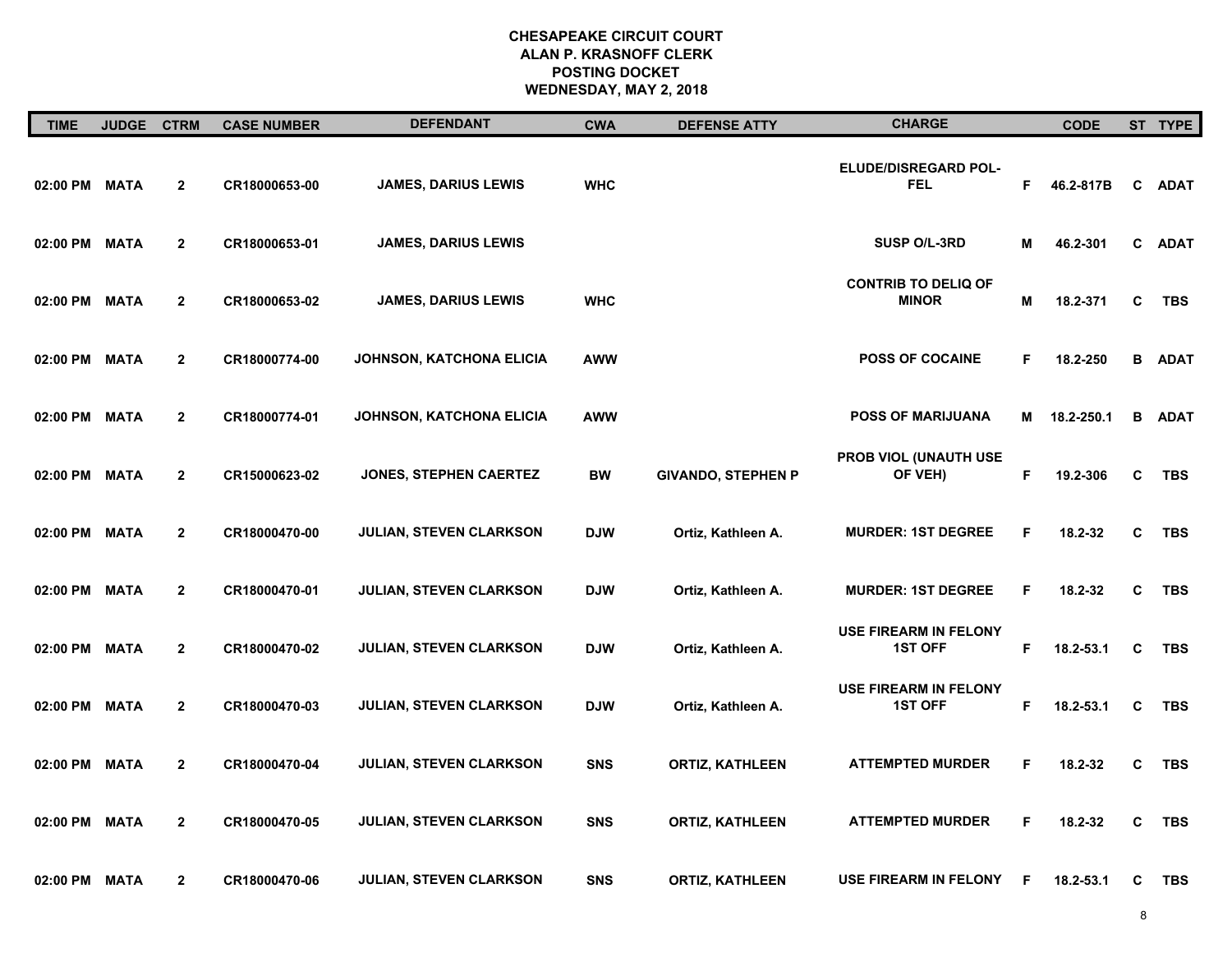| <b>TIME</b>   | <b>JUDGE</b> | <b>CTRM</b>    | <b>CASE NUMBER</b> | <b>DEFENDANT</b>                  | <b>CWA</b> | <b>DEFENSE ATTY</b>    | <b>CHARGE</b>                                   |    | <b>CODE</b>   |     | ST TYPE       |
|---------------|--------------|----------------|--------------------|-----------------------------------|------------|------------------------|-------------------------------------------------|----|---------------|-----|---------------|
| 02:00 PM      | <b>MATA</b>  | $\mathbf 2$    | CR18000470-07      | <b>JULIAN, STEVEN CLARKSON</b>    | <b>SNS</b> | <b>ORTIZ, KATHLEEN</b> | <b>USE FIREARM IN FELONY</b>                    | F  | 18.2-53.1     | C   | TBS           |
| 02:00 PM      | <b>MATA</b>  | $\overline{2}$ | CR17001816-00      | <b>KENNEDY, TOMMY</b>             | <b>ASA</b> | LECKIE, ERIC           | <b>MARIJUANA TRANSPORT &gt;5</b><br><b>LBS</b>  |    | F 18.2-248.01 | - F | <b>BSC</b>    |
| 02:00 PM      | <b>MATA</b>  | $\mathbf{2}$   | CR17001816-01      | <b>KENNEDY, TOMMY</b>             | <b>ASA</b> | <b>LECKIE, ERIC</b>    | PWID MARIJUANA > 5 LBS F                        |    | 18.2-248.1    | F   | <b>BSC</b>    |
| 02:00 PM      | <b>MATA</b>  | $\mathbf{2}$   | CR18000694-00      | <b>KINCHEN, JUSTIN WADE</b>       | <b>BKF</b> |                        | DWI, 1ST BAC > 20 W/ CHILD M A.18.2-266         |    |               | B   | <b>ADAT</b>   |
| 02:00 PM MATA |              | $\mathbf{2}$   | CR18000694-01      | <b>KINCHEN, JUSTIN WADE</b>       | <b>BKF</b> |                        | <b>CHILD ABUSE</b>                              |    | F 18.2-371.1  | В   | <b>ADAT</b>   |
| 02:00 PM      | <b>MATA</b>  | $\overline{2}$ | CR18000694-02      | <b>KINCHEN, JUSTIN WADE</b>       | <b>BKF</b> |                        | <b>CHILD ABUSE</b>                              |    | F 18.2-371.1  |     | <b>B</b> ADAT |
| 02:00 PM      | <b>MATA</b>  | $\mathbf{2}$   | CR18000694-03      | <b>KINCHEN, JUSTIN WADE</b>       | <b>BKF</b> |                        | <b>CHILD ABUSE</b>                              |    | F 18.2-371.1  | C   | <b>ADAT</b>   |
| 02:00 PM      | <b>MATA</b>  | $\overline{2}$ | CR18000694-04      | <b>KINCHEN, JUSTIN WADE</b>       | <b>BKF</b> |                        | <b>CHILD ABUSE</b>                              |    | F 18.2-371.1  | C   | <b>ADAT</b>   |
| 02:00 PM MATA |              | $\mathbf{2}$   | CR05A01002-02      | KITTRELL, WALTER JERMAINE; JR     | <b>JAF</b> | Gilchrist, Kurt A.     | <b>VIOL PROBATION ON FEL</b><br><b>OFF</b>      | F  | 19.2-306      | C   | <b>REV</b>    |
| 02:00 PM      | <b>MATA</b>  | $\mathbf{2}$   | CR17001005-00      | <b>KNIGHTNOR, MARQUIS</b>         | <b>PLS</b> | <b>FORSTIE, AARON</b>  | <b>OBTAIN MONEY BY FALSE</b><br><b>PRETENSE</b> | F. | 18.2-178      | F   | <b>MBF</b>    |
| 02:00 PM      | MATA         | $\mathbf{2}$   | CR03A02493-04      | LINKOUS, CHRISTOPHER SHAWN        | <b>PLS</b> | <b>WOOTEN, MATTHEW</b> | <b>PROB VIOL (GRAND</b><br><b>LARCENY)</b>      | F. | 19.2-306      | C   | <b>TBS</b>    |
| 02:00 PM      | <b>MATA</b>  | $\mathbf{2}$   | CR14002504-02      | <b>LINKOUS, CHRISTOPHER SHAWN</b> | <b>PLS</b> | <b>WOOTEN, MATTHEW</b> | <b>PROB VIOL (GRAND</b><br><b>LARCENY)</b>      | F. | 19.2-306      | C   | <b>TBS</b>    |
| 02:00 PM MATA |              | $\mathbf 2$    | CR18000709-00      | <b>LUSTER, STEVE</b>              | <b>PLS</b> |                        | <b>OBTAIN MONEY BY FALSE</b><br><b>PRETENSE</b> | F  | 18.2-178      | В   | <b>ADAT</b>   |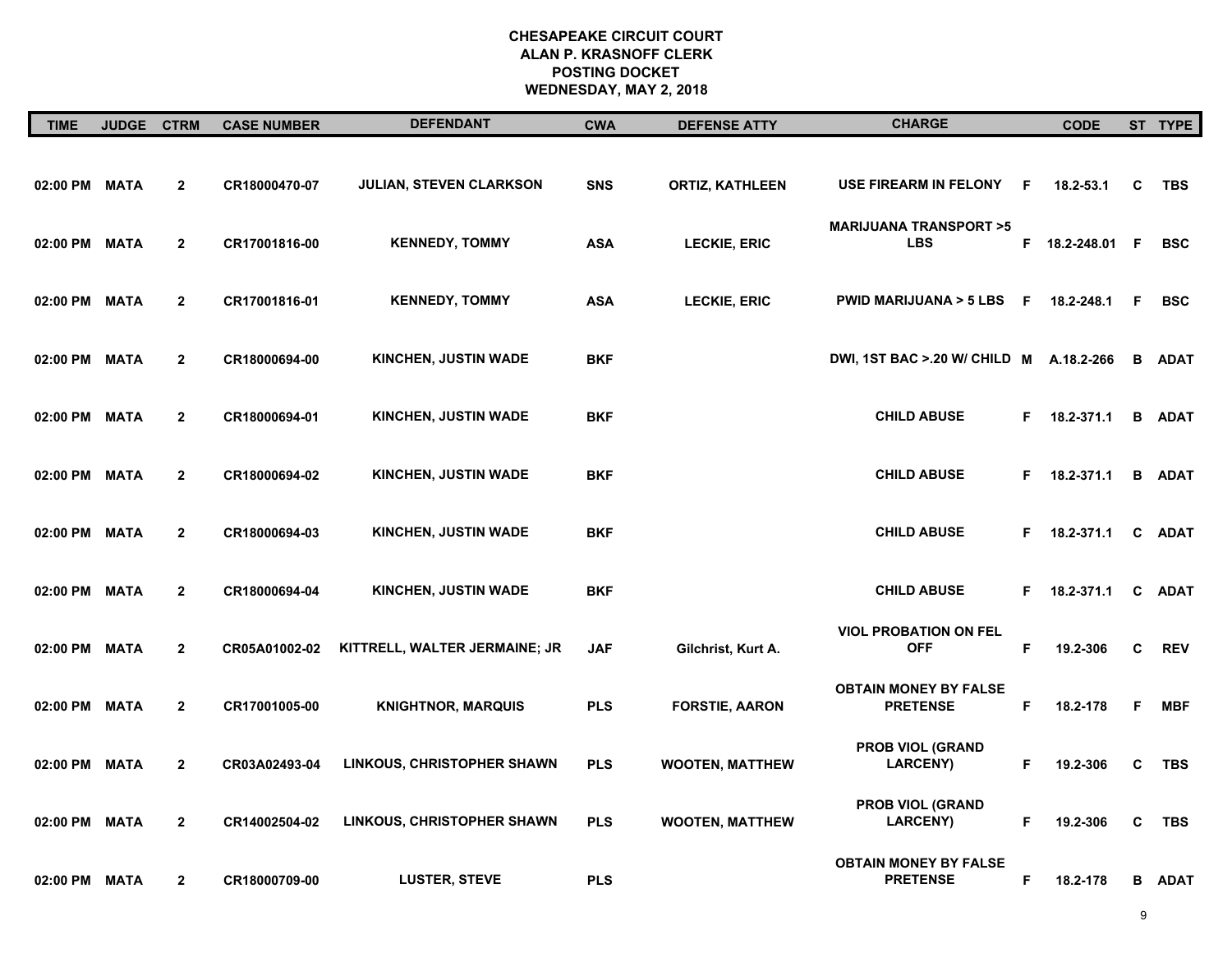| <b>TIME</b>   | <b>JUDGE CTRM</b> |                | <b>CASE NUMBER</b> | <b>DEFENDANT</b>                 | <b>CWA</b> | <b>DEFENSE ATTY</b>   | <b>CHARGE</b>                                  |    | <b>CODE</b> |   | ST TYPE    |
|---------------|-------------------|----------------|--------------------|----------------------------------|------------|-----------------------|------------------------------------------------|----|-------------|---|------------|
| 02:00 PM      | <b>MATA</b>       | $\mathbf{2}$   | CR12002417-24      | LYNCH, D'CHORYA DOMINIQUE        | <b>DAW</b> | <b>BELOTE, NICOLE</b> | <b>VIOL: OF SUSP SENT ON</b><br><b>FEL OFF</b> | F. | 19.2-306    | C | <b>TBS</b> |
| 02:00 PM      | <b>MATA</b>       | $\overline{2}$ | CR12002417-25      | LYNCH, D'CHORYA DOMINIQUE        | <b>DAW</b> | <b>BELOTE, NICOLE</b> | <b>VIOL: OF SUSP SENT ON</b><br><b>FEL OFF</b> | F  | 19.2-306    | C | <b>TBS</b> |
| 02:00 PM      | <b>MATA</b>       | $\overline{2}$ | CR12002417-26      | LYNCH, D'CHORYA DOMINIQUE        | <b>DAW</b> | <b>BELOTE, NICOLE</b> | <b>VIOL: OF SUSP SENT ON</b><br><b>FEL OFF</b> | F  | 19.2-306    | C | <b>TBS</b> |
| 02:00 PM      | <b>MATA</b>       | $\overline{2}$ | CR12002417-27      | LYNCH, D'CHORYA DOMINIQUE        | <b>DAW</b> | <b>BELOTE, NICOLE</b> | <b>VIOL: OF SUSP SENT ON</b><br><b>FEL OFF</b> | F. | 19.2-306    | C | <b>TBS</b> |
| 02:00 PM MATA |                   | $\overline{2}$ | CR12002417-28      | LYNCH, D'CHORYA DOMINIQUE        | <b>DAW</b> | <b>BELOTE, NICOLE</b> | <b>VIOL: OF SUSP SENT ON</b><br><b>FEL OFF</b> | F. | 19.2-306    | C | <b>TBS</b> |
| 02:00 PM      | <b>MATA</b>       | $\overline{2}$ | CR12002417-29      | LYNCH, D'CHORYA DOMINIQUE        | <b>DAW</b> | <b>BELOTE, NICOLE</b> | <b>VIOL: OF SUSP SENT ON</b><br><b>FEL OFF</b> | F. | 19.2-306    | C | TBS        |
| 02:00 PM      | <b>MATA</b>       | $\overline{2}$ | CR12002417-30      | LYNCH, D'CHORYA DOMINIQUE        | <b>DAW</b> | <b>BELOTE, NICOLE</b> | <b>VIOL: OF SUSP SENT ON</b><br><b>FEL OFF</b> | F. | 19.2-306    | C | <b>TBS</b> |
| 02:00 PM      | <b>MATA</b>       | $\overline{2}$ | CR12002417-31      | LYNCH, D'CHORYA DOMINIQUE        | <b>DAW</b> | <b>BELOTE, NICOLE</b> | <b>VIOL: OF SUSP SENT ON</b><br>FEL OFF        | F  | 19.2-306    | C | TBS        |
| 02:00 PM      | <b>MATA</b>       | $\overline{2}$ | CR12002417-32      | LYNCH, D'CHORYA DOMINIQUE        | <b>DAW</b> | <b>BELOTE, NICOLE</b> | <b>VIOL: OF SUSP SENT ON</b><br><b>FEL OFF</b> | F. | 19.2-306    | C | <b>TBS</b> |
| 02:00 PM      | <b>MATA</b>       | $\overline{2}$ | CR12002417-33      | LYNCH, D'CHORYA DOMINIQUE        | <b>DAW</b> | <b>BELOTE, NICOLE</b> | <b>VIOL: OF SUSP SENT ON</b><br><b>FEL OFF</b> | F. | 19.2-306    | C | TBS        |
| 02:00 PM      | <b>MATA</b>       | $\overline{2}$ | CR12002417-34      | LYNCH, D'CHORYA DOMINIQUE        | <b>DAW</b> | <b>BELOTE, NICOLE</b> | <b>VIOL: OF SUSP SENT ON</b><br><b>FEL OFF</b> | F. | 19.2-306    | C | <b>TBS</b> |
| 02:00 PM      | <b>MATA</b>       | $\mathbf{2}$   | CR12002417-35      | LYNCH, D'CHORYA DOMINIQUE        | <b>DAW</b> | <b>BELOTE, NICOLE</b> | <b>VIOL: OF SUSP SENT ON</b><br><b>FEL OFF</b> | F  | 19.2-306    | C | TBS        |
| 02:00 PM      | <b>MATA</b>       | $\mathbf{2}$   | CR17000366-03      | <b>LYNCH, D'CHORYA DOMINIQUE</b> | <b>DJH</b> | <b>FORSTIE, AARON</b> | <b>FELON POSSESS FIREARM</b>                   | F. | 18.2-308.2  |   | <b>TBS</b> |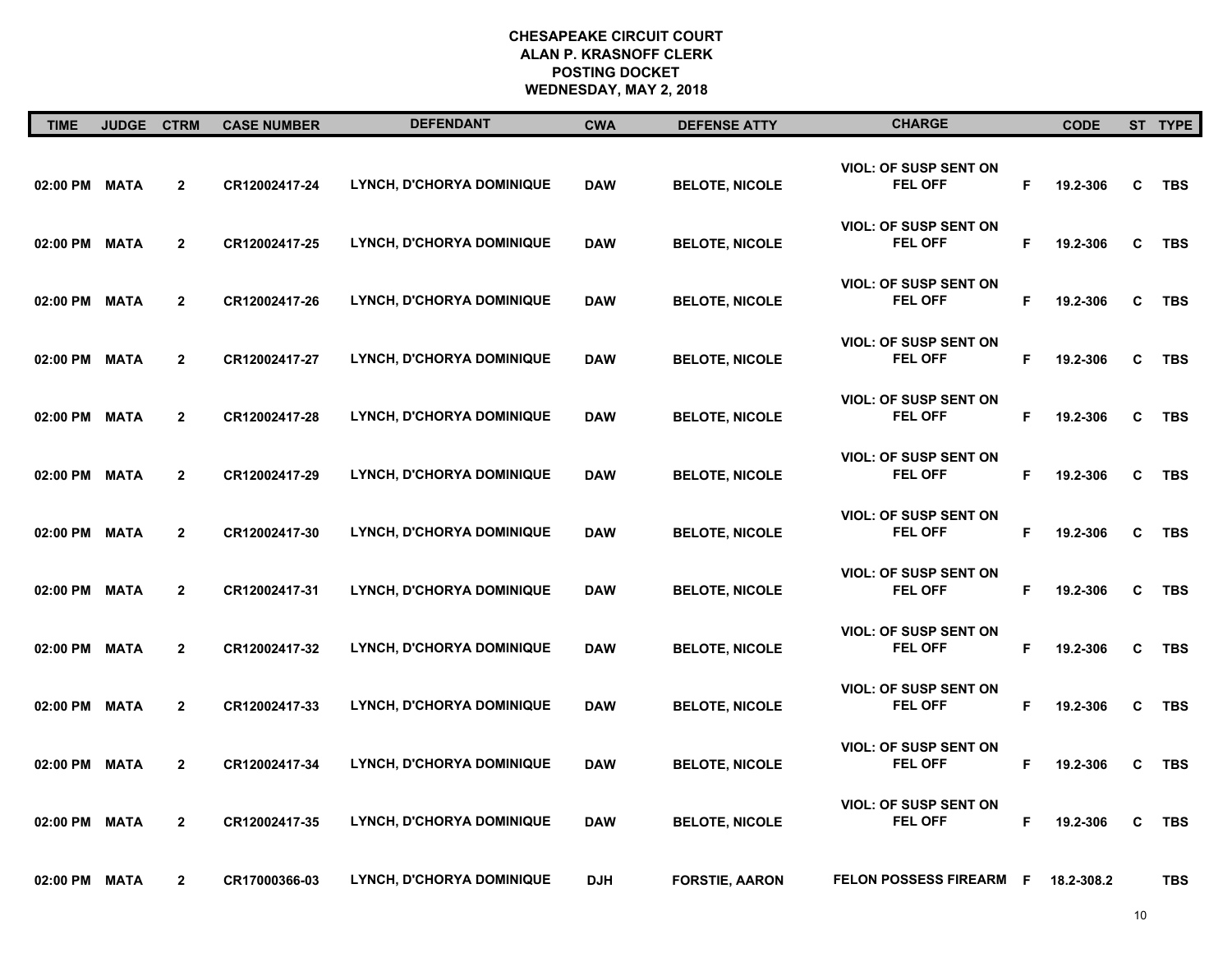| <b>TIME</b>   | <b>JUDGE</b> | <b>CTRM</b>    | <b>CASE NUMBER</b> | <b>DEFENDANT</b>                  | <b>CWA</b> | <b>DEFENSE ATTY</b>       | <b>CHARGE</b>                                      |    | <b>CODE</b>  |   | ST TYPE     |
|---------------|--------------|----------------|--------------------|-----------------------------------|------------|---------------------------|----------------------------------------------------|----|--------------|---|-------------|
| 02:00 PM MATA |              | $\mathbf{2}$   | CR16001598-01      | <b>MABE, CHRISTINA FISHER</b>     | <b>KAM</b> | <b>BALES, PATRICK L</b>   | <b>ASSAULT: MALIC; VICTIM</b><br><b>INJURED</b>    | F  | 18.2-51.2    | В | <b>TBS</b>  |
| 02:00 PM      | <b>MATA</b>  | $\overline{2}$ | CR18000757-00      | <b>MILES, LIONEL</b>              | <b>JAF</b> |                           | <b>FALSE STATEMENT ON</b><br><b>CRIM HSTRY</b>     | F. | 18.2-308.2:2 | B | <b>ADAT</b> |
| 02:00 PM MATA |              | $\mathbf{2}$   | CR18000825-00      | <b>MILLS, HASHEED ALI</b>         | <b>SNS</b> | <b>HAMLIN, JASON L</b>    | <b>ENTER HOUSE TO COMMIT</b><br><b>A&amp;B ETC</b> | F  | 18.2-91      | C | <b>TBS</b>  |
| 02:00 PM      | <b>MATA</b>  | $\overline{2}$ | CR18000825-01      | <b>MILLS, HASHEED ALI</b>         | <b>SNS</b> | <b>HAMLIN, JASON L</b>    | <b>MALICIOUS WOUNDING</b>                          | F  | 18.2-51      | C | <b>TBS</b>  |
| 02:00 PM      | <b>MATA</b>  | $\mathbf{2}$   | CR02A01602-01      | MITCHELL, BLAKE ANDREW; JR        | <b>KAM</b> | <b>BOUCHARD, JULIAN</b>   | <b>VIOL PROB (FORGERY)</b>                         | F  | 19.2-306     | C | <b>TBS</b>  |
| 02:00 PM      | <b>MATA</b>  | $\overline{2}$ | CR04003530-01      | MITCHELL, BLAKE ANDREW; JR        | <b>KAM</b> | <b>BOUCHARD, JULIAN</b>   | <b>VIOL PROB (STAT</b><br><b>BURGLARY)</b>         | F  | 19.2-306     | C | <b>TBS</b>  |
| 02:00 PM MATA |              | $\mathbf{2}$   | CR04003531-01      | <b>MITCHELL, BLAKE ANDREW; JR</b> | <b>KAM</b> | <b>BOUCHARD, JULIAN</b>   | <b>VIOL PROB (GRAND</b><br><b>LARCENY)</b>         | F  | 19.2-306     | C | <b>TBS</b>  |
| 02:00 PM      | <b>MATA</b>  | $\overline{2}$ | CR18000816-00      | <b>MITCHELL, BLAKE ANDREW; JR</b> | <b>KAM</b> | <b>FORSTIE, AARON</b>     | <b>POSS COCAINE</b>                                | F  | 18.2-250     | C | <b>TBS</b>  |
| 02:00 PM MATA |              | $\mathbf{2}$   | CR18000816-01      | MITCHELL, BLAKE ANDREW; JR        | <b>KAM</b> | <b>FORSTIE, AARON</b>     | <b>POSS HYDROCODONE</b>                            | F  | 18.2-250     | C | <b>TBS</b>  |
| 02:00 PM MATA |              | $\mathbf{2}$   | CR15002131-00      | <b>MOORE, ERICKA CHANTEL</b>      | <b>DAW</b> | <b>BOUCHARD, JULIAN</b>   | VIOL GOOD BEHAV ON FEL<br><b>OFF</b>               | F  | 19.2-306     | C | <b>TBS</b>  |
| 02:00 PM MATA |              | $\mathbf{2}$   | CR12003086-02      | <b>NURSE, ANDREW CARLTON</b>      | <b>PLS</b> | <b>SWEENEY, B COLIN</b>   | <b>VIOL PROBATION ON FEL</b><br><b>OFF</b>         | F  | 19.2-306     | C | <b>TBS</b>  |
| 02:00 PM      | <b>MATA</b>  | $\overline{2}$ | CR18000575-00      | <b>PEARSON, MICHELLE NICOLE</b>   | <b>MLK</b> | <b>FLANDERS, JOSHUA B</b> | <b>POSSESS</b><br><b>METHAMPHETAMINE</b>           | F  | 18.2-250     | С | <b>TBS</b>  |
| 02:00 PM MATA |              | $\overline{2}$ | CR18000624-00      | <b>PEGUES, LAKISHA BERN</b>       | BKF        | <b>BOSLEY, CORIE</b>      | <b>OBTAIN MONEY FALSE</b><br><b>PRETENSES</b>      | F  | 18.2-178     | в | <b>TBS</b>  |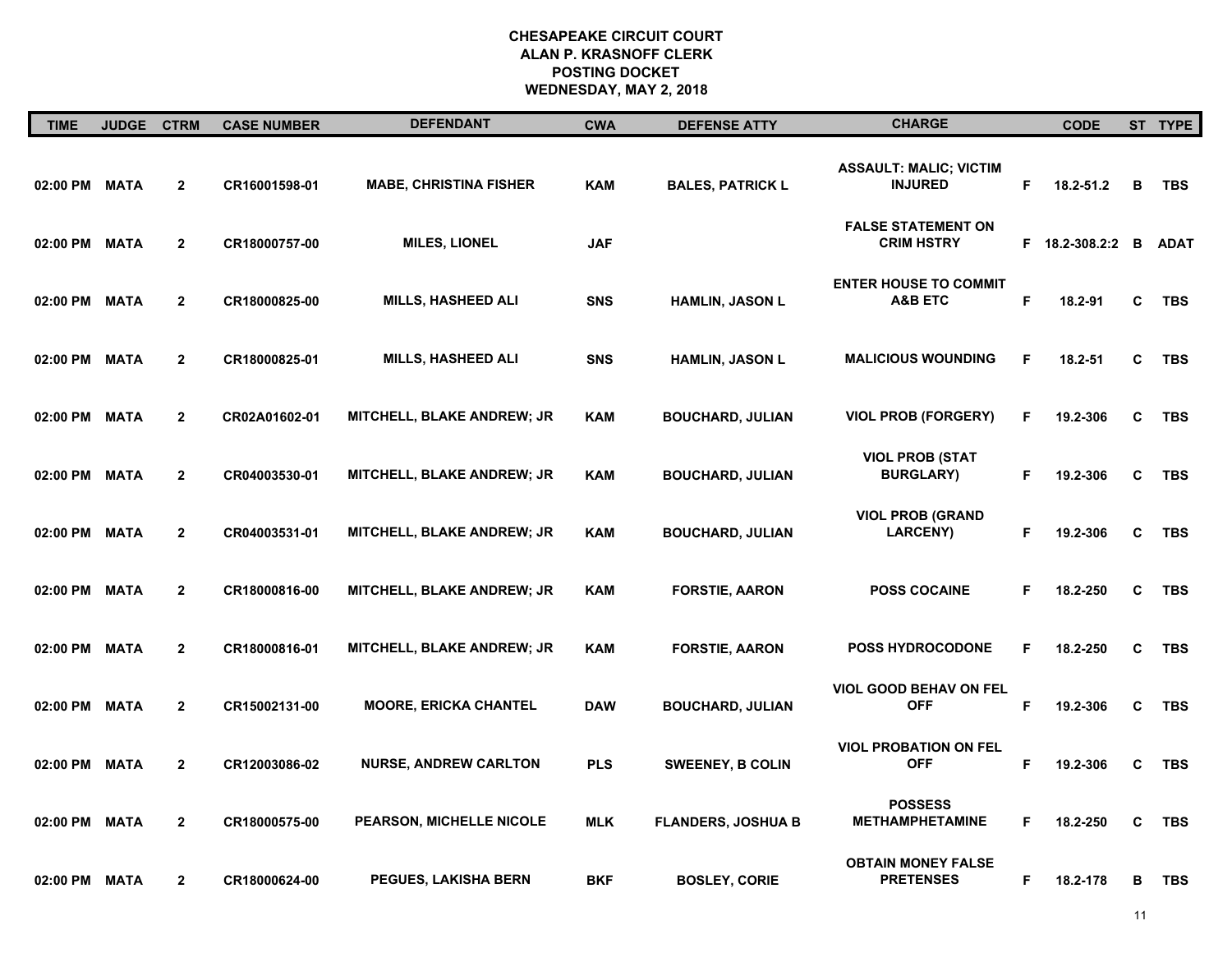| <b>TIME</b>   | <b>JUDGE</b> | <b>CTRM</b>    | <b>CASE NUMBER</b> | <b>DEFENDANT</b>             | <b>CWA</b> | <b>DEFENSE ATTY</b>     | <b>CHARGE</b>                                   |    | <b>CODE</b> |   | ST TYPE    |
|---------------|--------------|----------------|--------------------|------------------------------|------------|-------------------------|-------------------------------------------------|----|-------------|---|------------|
| 02:00 PM MATA |              | $\overline{2}$ | CR18000624-01      | <b>PEGUES, LAKISHA BERN</b>  | BKF        | <b>BOSLEY, CORIE</b>    | <b>OBTAIN MONEY FALSE</b><br><b>PRETENSES</b>   | F. | 18.2-178    | в | TBS        |
| 02:00 PM MATA |              | $\overline{2}$ | CR18000624-02      | <b>PEGUES, LAKISHA BERN</b>  | <b>BKF</b> | <b>BOSLEY, CORIE</b>    | <b>OBTAIN MONEY FALSE</b><br><b>PRETENSES</b>   | F  | 18.2-178    | в | <b>TBS</b> |
| 02:00 PM MATA |              | $\overline{2}$ | CR18000624-03      | <b>PEGUES, LAKISHA BERN</b>  | <b>BKF</b> | <b>BOSLEY, CORIE</b>    | <b>OBTAIN MONEY FALSE</b><br><b>PRETENSES</b>   | F. | 18.2-178    | в | <b>TBS</b> |
| 02:00 PM MATA |              | $\overline{2}$ | CR18000624-04      | <b>PEGUES, LAKISHA BERN</b>  | <b>BKF</b> | <b>BOSLEY, CORIE</b>    | <b>OBTAIN MONEY FALSE</b><br><b>PRETENSES</b>   | F  | 18.2-178    | в | <b>TBS</b> |
| 02:00 PM MATA |              | $\overline{2}$ | CR18000624-05      | <b>PEGUES, LAKISHA BERN</b>  | <b>BKF</b> | <b>BOSLEY, CORIE</b>    | <b>OBTAIN MONEY FALSE</b><br><b>PRETENSES</b>   | F  | 18.2-178    | B | <b>TBS</b> |
| 02:00 PM MATA |              | $\mathbf{2}$   | CR18000624-06      | <b>PEGUES, LAKISHA BERN</b>  | BKF        | <b>BOSLEY, CORIE</b>    | <b>OBTAIN MONEY FALSE</b><br><b>PRETENSES</b>   | F  | 18.2-178    | в | <b>TBS</b> |
| 02:00 PM MATA |              | $\overline{2}$ | CR18000624-07      | <b>PEGUES, LAKISHA BERN</b>  | <b>BKF</b> | <b>BOSLEY, CORIE</b>    | <b>OBTAIN MONEY FALSE</b><br><b>PRETENSES</b>   | F. | 18.2-178    | в | <b>TBS</b> |
| 02:00 PM MATA |              | $\overline{2}$ | CR18000624-08      | <b>PEGUES, LAKISHA BERN</b>  | <b>BKF</b> | <b>BOSLEY, CORIE</b>    | <b>OBTAIN MONEY FALSE</b><br><b>PRETENSES</b>   | F  | 18.2-178    | в | <b>TBS</b> |
| 02:00 PM MATA |              | $\mathbf{2}$   | CR18000076-00      | PERKINS, JOSHUA LUCAS        | <b>KAM</b> | Wegman, Robert L.       | <b>BURGLARY</b>                                 | F. | 18.2-91     | C | <b>TBS</b> |
| 02:00 PM MATA |              | $\mathbf{2}$   | CR18000076-01      | PERKINS, JOSHUA LUCAS        | <b>KAM</b> | Wegman, Robert L.       | <b>STOLEN PROPERTY/INTENT</b><br><b>SELL</b>    | F. | 18.2-108.01 | C | <b>TBS</b> |
| 02:00 PM MATA |              | $\mathbf{2}$   | CR18000076-02      | <b>PERKINS, JOSHUA LUCAS</b> | <b>KAM</b> | Wegman, Robert L.       | <b>GRAND LARCENY</b>                            | F. | 18.2-95     | C | <b>TBS</b> |
| 02:00 PM      | <b>MATA</b>  | $\mathbf{2}$   | CR18000076-03      | <b>PERKINS, JOSHUA LUCAS</b> | <b>KAM</b> |                         | <b>OBTAIN MONEY BY FALSE</b><br><b>PRETENSE</b> | M  | 18.2-178    | C | <b>TBS</b> |
| 02:00 PM MATA |              | $\mathbf{2}$   | CR15001506-01      | <b>PERKINS, SUSAN MUNN</b>   | <b>WHC</b> | <b>WEGMAN, ROBERT L</b> | PROB VIOL (POSSESS<br><b>HEROIN</b> )           | F  | 19.2-306    | С | <b>TBS</b> |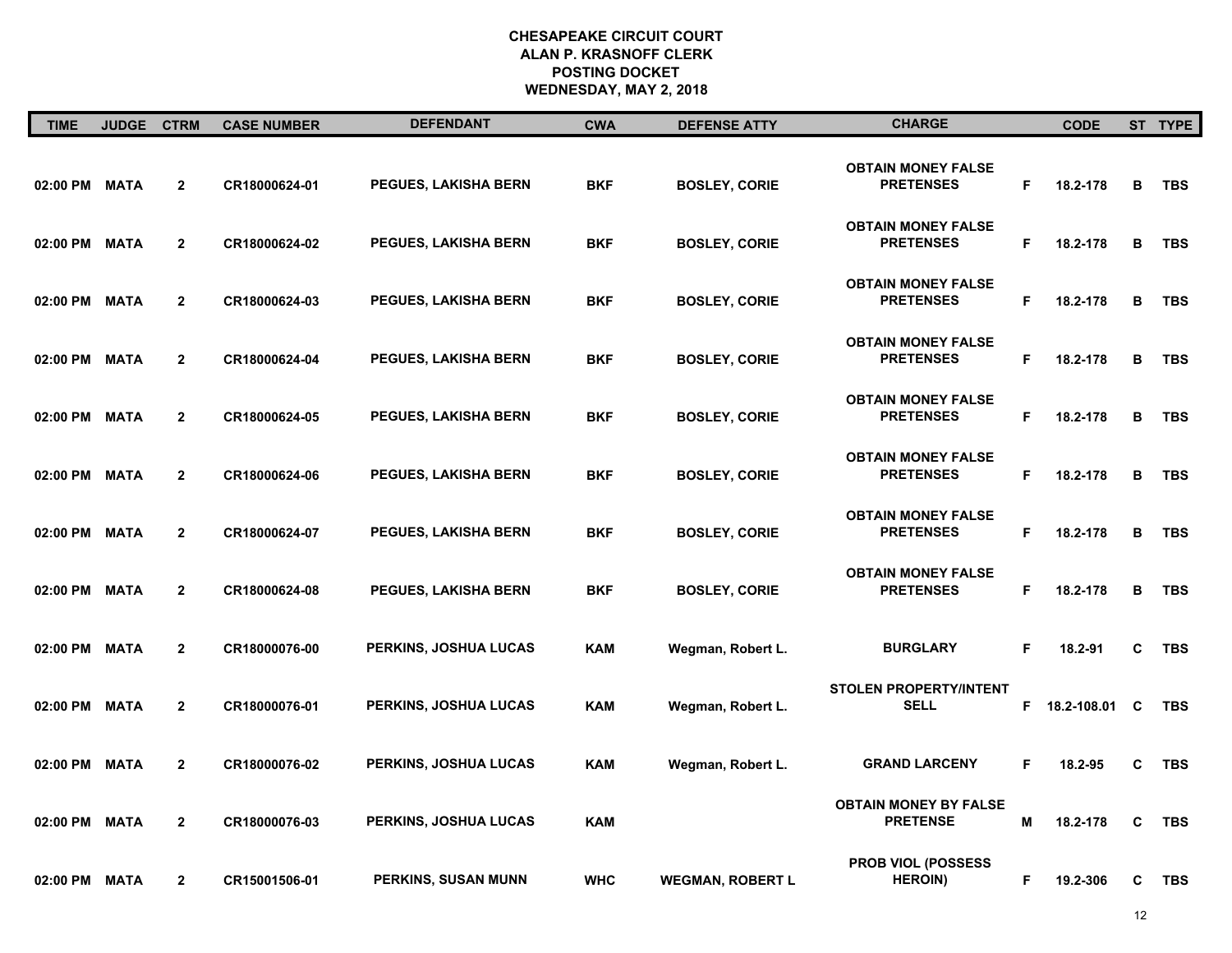| <b>TIME</b>   | JUDGE CTRM  |                | <b>CASE NUMBER</b> | <b>DEFENDANT</b>              | <b>CWA</b> | <b>DEFENSE ATTY</b>           | <b>CHARGE</b>                                       |   | <b>CODE</b> |    | ST TYPE     |
|---------------|-------------|----------------|--------------------|-------------------------------|------------|-------------------------------|-----------------------------------------------------|---|-------------|----|-------------|
| 02:00 PM MATA |             | $\overline{2}$ | CR18000230-00      | PRUETZEL, ROBIN MICHELLE      | <b>AHM</b> | <b>BLACK, HUGH E; III</b>     | <b>POSSESS COCAINE</b>                              | F | 18.2-250    | F  | <b>BSC</b>  |
| 02:00 PM      | <b>MATA</b> | $\mathbf{2}$   | CR18000230-01      | PRUETZEL, ROBIN MICHELLE      | <b>AHM</b> | <b>BLACK, HUGH E; III</b>     | <b>POSSESS MARIJUANA</b>                            | M | 18.2-250.1  | F  | <b>BSC</b>  |
| 02:00 PM MATA |             | $\mathbf{2}$   | CR17002352-00      | <b>ROJAS, EDUARDO ARMONDO</b> | <b>WHC</b> | OLIVER, FLOYD                 | <b>EMBEZZLEMENT</b>                                 | M | 18.2-111    | F. | <b>BSC</b>  |
| 02:00 PM MATA |             | $\mathbf{2}$   | CR18000701-00      | <b>ROSCOE, ANTONIO</b>        | <b>KJB</b> |                               | <b>PWID COCAINE</b>                                 | F | 18.2-248    | B  | <b>TBS</b>  |
| 02:00 PM MATA |             | $\overline{2}$ | CR18000701-01      | <b>ROSCOE, ANTONIO</b>        | <b>KJB</b> |                               | <b>PWID COCAINE</b>                                 | F | 18.2-248    | в  | <b>ADAT</b> |
| 02:00 PM MATA |             | $\overline{2}$ | CR10002480-05      | <b>SCHEIL, NICHOLAS SCOTT</b> | <b>SNS</b> | <b>HAMLIN, JASON L</b>        | <b>VIOL PROBATION ON FEL</b><br><b>OFF</b>          | F | 19.2-306    | C  | <b>TBS</b>  |
| 02:00 PM      | <b>MATA</b> | $\overline{2}$ | CR18000602-00      | <b>SCRIMA, JOHN CHARLES</b>   | <b>KJB</b> | <b>HOGAN, DANIEL</b>          | <b>POSS OF HEROIN</b>                               | F | 18.2-250    | B  | <b>TBS</b>  |
| 02:00 PM MATA |             | $\mathbf{2}$   | CR18000670-00      | <b>SEAR, KEVIN LEE</b>        | <b>BKF</b> | <b>HOLDER, WILLIAM JOSHUA</b> | <b>GRND LARCENY: &gt;=\$200</b><br><b>NOT PERSN</b> | F | 18.2-95     | C  | <b>TBS</b>  |
| 02:00 PM MATA |             | $\mathbf{2}$   | CR16001062-02      | TAYLOR, JAMES MCKINLEY        | <b>DJH</b> | <b>PAULDING, KRISTIN</b>      | <b>MANUF/DISTRB SCH I/ II 2ND</b><br><b>OFF</b>     | F | 18.2-248    | C  | <b>RE</b>   |
| 02:00 PM MATA |             | $\overline{2}$ | CR18000668-00      | THIEN, EMILIA ANGELES         |            |                               | <b>GRAND LARCENY</b>                                | F | 18.2-95     | в  | <b>ADAT</b> |
| 02:00 PM      | <b>MATA</b> | $\mathbf{2}$   | CR18000668-01      | THIEN, EMILIA ANGELES         |            |                               | <b>SHOPLIFTING</b>                                  | M | 18.2-103    | в  | <b>ADAT</b> |
| 02:00 PM      | <b>MATA</b> | $\mathbf{2}$   | CR17001199-00      | <b>TODD, TYREE RASHAUN</b>    | <b>KJB</b> | Winn, A. Robinson             | <b>FELON POSSESS FIREARM</b>                        | F | 18.2-308.2  | C  | <b>TBS</b>  |
| 02:00 PM MATA |             | $\mathbf{2}$   | CR17001199-01      | TODD, TYREE RASHAUN           | <b>KJB</b> | Winn, A. Robinson             | <b>POSS FIREARM/W DRUGS</b>                         | F | 18.2-308.4  | C  | <b>TBS</b>  |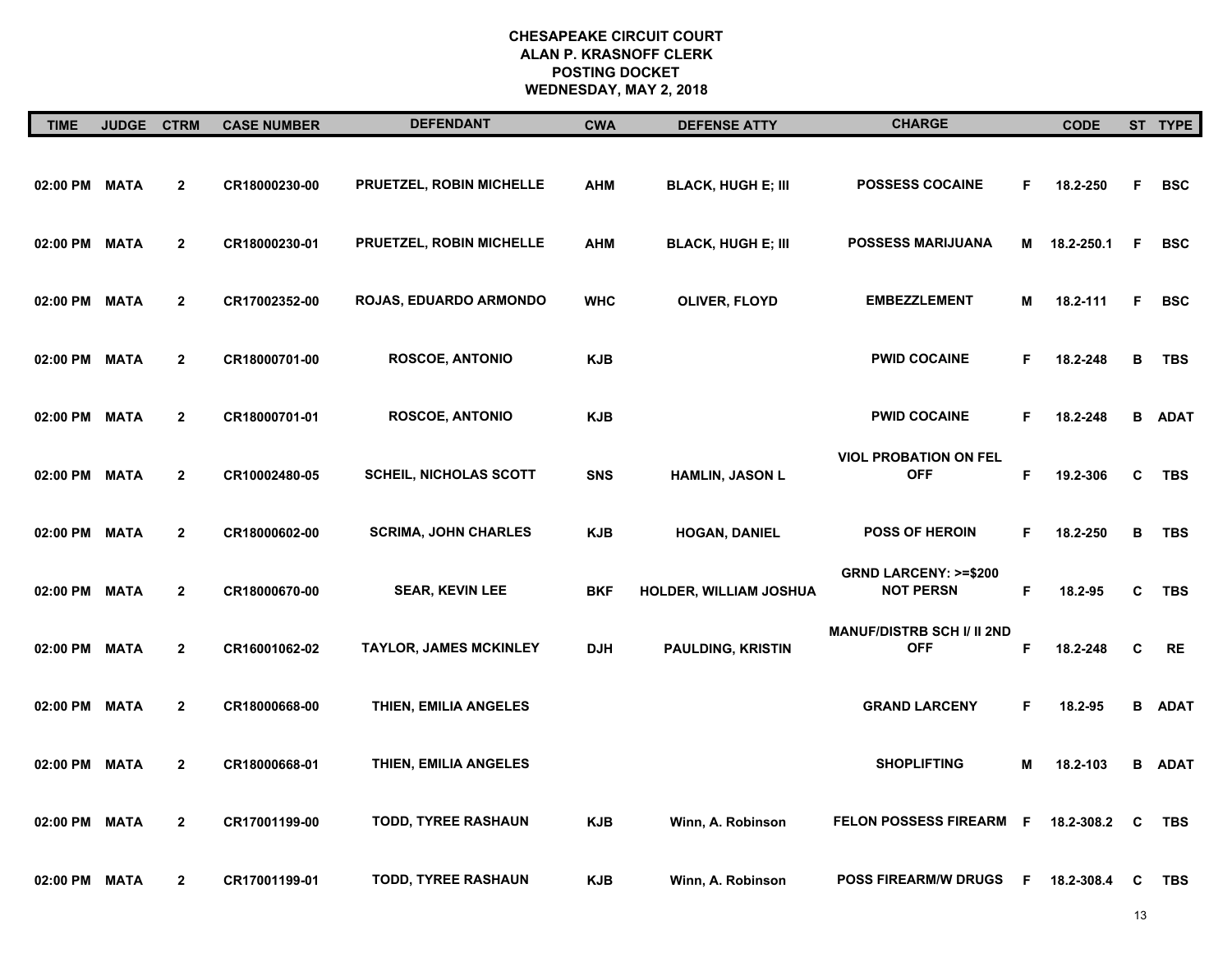| <b>TIME</b>   | <b>JUDGE</b> | <b>CTRM</b>    | <b>CASE NUMBER</b> | <b>DEFENDANT</b>               | <b>CWA</b> | <b>DEFENSE ATTY</b>   | <b>CHARGE</b>                               |    | <b>CODE</b>   |   | ST TYPE    |
|---------------|--------------|----------------|--------------------|--------------------------------|------------|-----------------------|---------------------------------------------|----|---------------|---|------------|
| 02:00 PM      | <b>MATA</b>  | $\mathbf{2}$   | CR17001199-02      | TODD, TYREE RASHAUN            | <b>KJB</b> | Winn, A. Robinson     | <b>POSSESS HYDROCODE</b>                    | F  | 18.2-250      | C | <b>TBS</b> |
| 02:00 PM      | <b>MATA</b>  | $\mathbf{2}$   | CR17001199-03      | TODD, TYREE RASHAUN            | <b>KJB</b> | Winn, A. Robinson     | <b>POSSESS HEROIN</b>                       | F  | 18.2-250      | C | <b>TBS</b> |
| 02:00 PM      | <b>MATA</b>  | $\mathbf{2}$   | CR17001199-04      | <b>TODD, TYREE RASHAUN</b>     | <b>KJB</b> | Winn, A. Robinson     | <b>POSSESS HYDROCODONE</b>                  | F  | 18.2-250      | C | <b>TBS</b> |
| 02:00 PM      | <b>MATA</b>  | $\mathbf{2}$   | CR17001199-05      | TODD, TYREE RASHAUN            | <b>KJB</b> | Winn, A. Robinson     | ID THEFT TO AVOID ARREST M                  |    | 18.2-186.3    | C | <b>TBS</b> |
| 02:00 PM      | <b>MATA</b>  | $\mathbf{2}$   | CR17001199-06      | TODD, TYREE RASHAUN            | <b>KJB</b> | Winn, A. Robinson     | <b>CONCEALED</b><br><b>WEAPON:CARRY</b>     | M  | 18.2-308      | C | <b>TBS</b> |
| 02:00 PM      | <b>MATA</b>  | $\mathbf{2}$   | CR17001199-07      | <b>TODD, TYREE RASHAUN</b>     | <b>KJB</b> | Winn, A. Robinson     | <b>POSSESSION OF</b><br>MARIJUANA           | M  | 18.2-250.1    | C | <b>TBS</b> |
| 02:00 PM      | <b>MATA</b>  | $\overline{2}$ | CR17001199-08      | TODD, TYREE RASHAUN            | <b>KJB</b> | Winn, A. Robinson     | <b>FALSE IDENTIFY</b>                       | M  | 19.2-82.1     | C | <b>TBS</b> |
| 02:00 PM      | <b>MATA</b>  | $\overline{2}$ | CR17001199-09      | TODD, TYREE RASHAUN            | <b>KJB</b> | Winn, A. Robinson     | <b>DRIVE ON SUSPENSION</b>                  | М  | B.46.2-301    | C | <b>TBS</b> |
| 02:00 PM      | <b>MATA</b>  | $\mathbf{2}$   | CR17001199-10      | TODD, TYREE RASHAUN            | <b>KJB</b> | Winn, A. Robinson     | <b>ILLEGAL TINT</b>                         |    | M A.46.2-1052 | C | <b>TBS</b> |
| 02:00 PM      | <b>MATA</b>  | $\mathbf{2}$   | CR11002905-06      | <b>VITASEK, DEAN ANTON; JR</b> | <b>ASA</b> | <b>BUYRN, WILLIAM</b> | <b>VIOL PROBATION ON FEL</b><br><b>OFF</b>  | F  | 19.2-306      | C | <b>TBS</b> |
| 02:00 PM      | <b>MATA</b>  | $\mathbf{2}$   | CR11002905-07      | <b>VITASEK, DEAN ANTON; JR</b> | <b>ASA</b> | <b>BUYRN, WILLIAM</b> | <b>VIOL PROBATION ON FEL</b><br><b>OFF</b>  | F. | 19.2-306      | C | <b>TBS</b> |
| 02:00 PM      | <b>MATA</b>  | $\mathbf{2}$   | CR16001286-02      | <b>VITASEK, DEAN ANTON; JR</b> | <b>ASA</b> | <b>BUYRN, WILLIAM</b> | <b>VIOL PROBATION ON FEL</b><br><b>OFF</b>  | F  | 19.2-306      | C | <b>TBS</b> |
| 02:00 PM MATA |              | $\overline{2}$ | CR16001286-03      | <b>VITASEK, DEAN ANTON; JR</b> | ASA        | <b>BUYRN, WILLIAM</b> | <b>VIOL PROBATION OF MISD</b><br><b>OFF</b> | M  | 19.2-306      | С | <b>TBS</b> |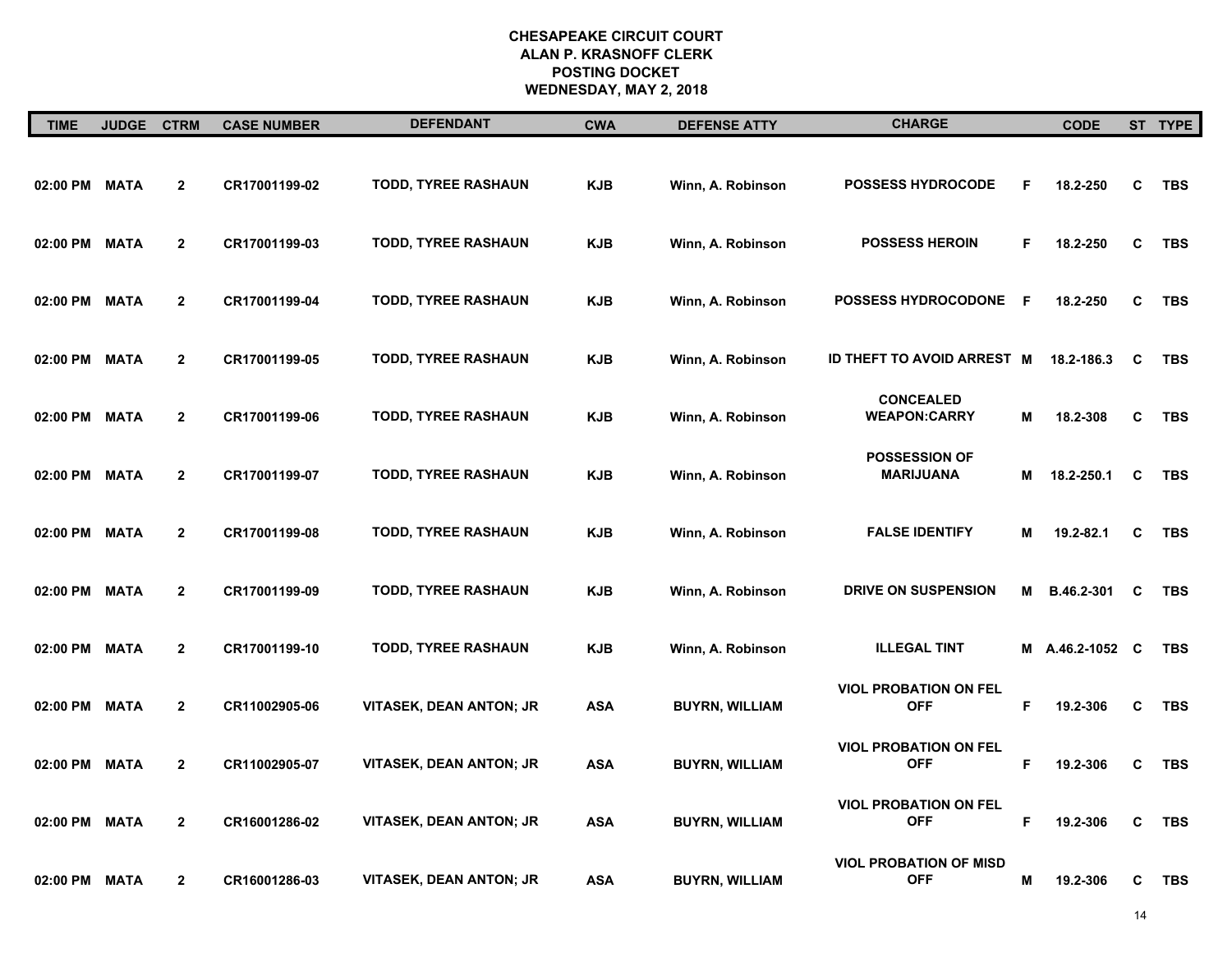| <b>TIME</b>   | <b>JUDGE</b> | <b>CTRM</b>    | <b>CASE NUMBER</b> | <b>DEFENDANT</b>                  | <b>CWA</b> | <b>DEFENSE ATTY</b>       | <b>CHARGE</b>                                      |    | <b>CODE</b> |   | ST TYPE       |
|---------------|--------------|----------------|--------------------|-----------------------------------|------------|---------------------------|----------------------------------------------------|----|-------------|---|---------------|
| 02:00 PM MATA |              | $\mathbf{2}$   | CR18000665-00      | <b>WATSON, YOLANDA NECHELLE</b>   |            |                           | <b>FORGERY</b>                                     | F  | 18.2-170    |   | <b>B</b> ADAT |
| 02:00 PM MATA |              | $\overline{2}$ | CR18000665-01      | <b>WATSON, YOLANDA NECHELLE</b>   |            |                           | <b>FORG BANK NOTE &gt;10,</b><br><b>EMPLY TRUE</b> | F  | 18.2-173    |   | <b>B</b> ADAT |
| 02:00 PM MATA |              | $\mathbf{2}$   | CR18000665-02      | <b>WATSON, YOLANDA NECHELLE</b>   |            |                           | <b>OBTAIN MONEY/FALSE</b><br><b>PRETENSE</b>       | F  | 18.2-178    |   | <b>B</b> ADAT |
| 02:00 PM MATA |              | $\mathbf{2}$   | CR18000665-03      | <b>WATSON, YOLANDA NECHELLE</b>   |            |                           | <b>OBTAIN MONEY/FALSE</b><br><b>PRETENSE</b>       | F  | 18.2-178    |   | <b>B</b> ADAT |
| 02:00 PM MATA |              | $\mathbf{2}$   | CR18000665-04      | <b>WATSON, YOLANDA NECHELLE</b>   |            |                           | <b>BANK NOTE FORGERY</b>                           | F  | 18.2-170    |   | <b>B</b> ADAT |
| 02:00 PM      | MATA         | $\overline{2}$ | CR18000665-05      | <b>WATSON, YOLANDA NECHELLE</b>   |            |                           | FORG BANK NOTE >10,<br><b>EMPLY TRUE</b>           | F  | 18.2-173    | В | ADAT          |
| 02:00 PM MATA |              | $\overline{2}$ | CR18000721-00      | WHAFF, CANEDRA LAJUANA            | <b>AHM</b> | <b>MUSSONI, ERIK</b>      | POSSESS SAWED OFF GUN F                            |    | 18.2-300    | в | <b>TBS</b>    |
| 02:00 PM MATA |              | $\overline{2}$ | CR18000051-00      | <b>WHITE, MITCHELL DEAN; II</b>   | <b>JAF</b> | <b>FLANDERS, JOSHUA B</b> | <b>CONCEALMENT</b>                                 | F  | 18.2-103    | C | <b>TBS</b>    |
| 02:00 PM MATA |              | $\mathbf{2}$   | CR10002272-03      | <b>WOODHOUSE, SANNITA NICHAEL</b> | <b>BEC</b> | <b>MARLE, SIMON J</b>     | <b>VIOL PROB (OBT MON-</b><br><b>FALSE PRET)</b>   | F  | 19.2-306    | C | TBS           |
| 02:00 PM MATA |              | $\overline{2}$ | CR10002272-04      | <b>WOODHOUSE, SANNITA NICHAEL</b> | <b>BEC</b> | <b>MARLE, SIMON J</b>     | <b>VIOL PROB (FORGE CHECK)</b>                     | -F | 19.2-306    | C | <b>TBS</b>    |
| 02:00 PM MATA |              | $\overline{2}$ | CR10002272-05      | <b>WOODHOUSE, SANNITA NICHAEL</b> | <b>BEC</b> | <b>MARLE, SIMON J</b>     | <b>VIOL PROB (PETIT LARC-</b><br>3RD OFF)          | F  | 19.2-306    | C | <b>TBS</b>    |
| 02:00 PM      | <b>MATA</b>  | $\mathbf{2}$   | CR18000458-00      | <b>WRIGHT, RYAN CHRISTOPHER</b>   | <b>ASA</b> | <b>WOOTEN, MATHEW</b>     | <b>POSSESS COCAINE</b>                             | F  | 18.2-250    | C | <b>TBS</b>    |
| 02:00 PM MATA |              | $\overline{2}$ | CR10002429-03      | <b>WRIGHT, SHAWN DEMITRIS</b>     | AWW        | <b>BYRUM, ERICA</b>       | <b>VIOL PROBATION ON FEL</b><br><b>OFF</b>         | F  | 19.2-306    | C | TBS           |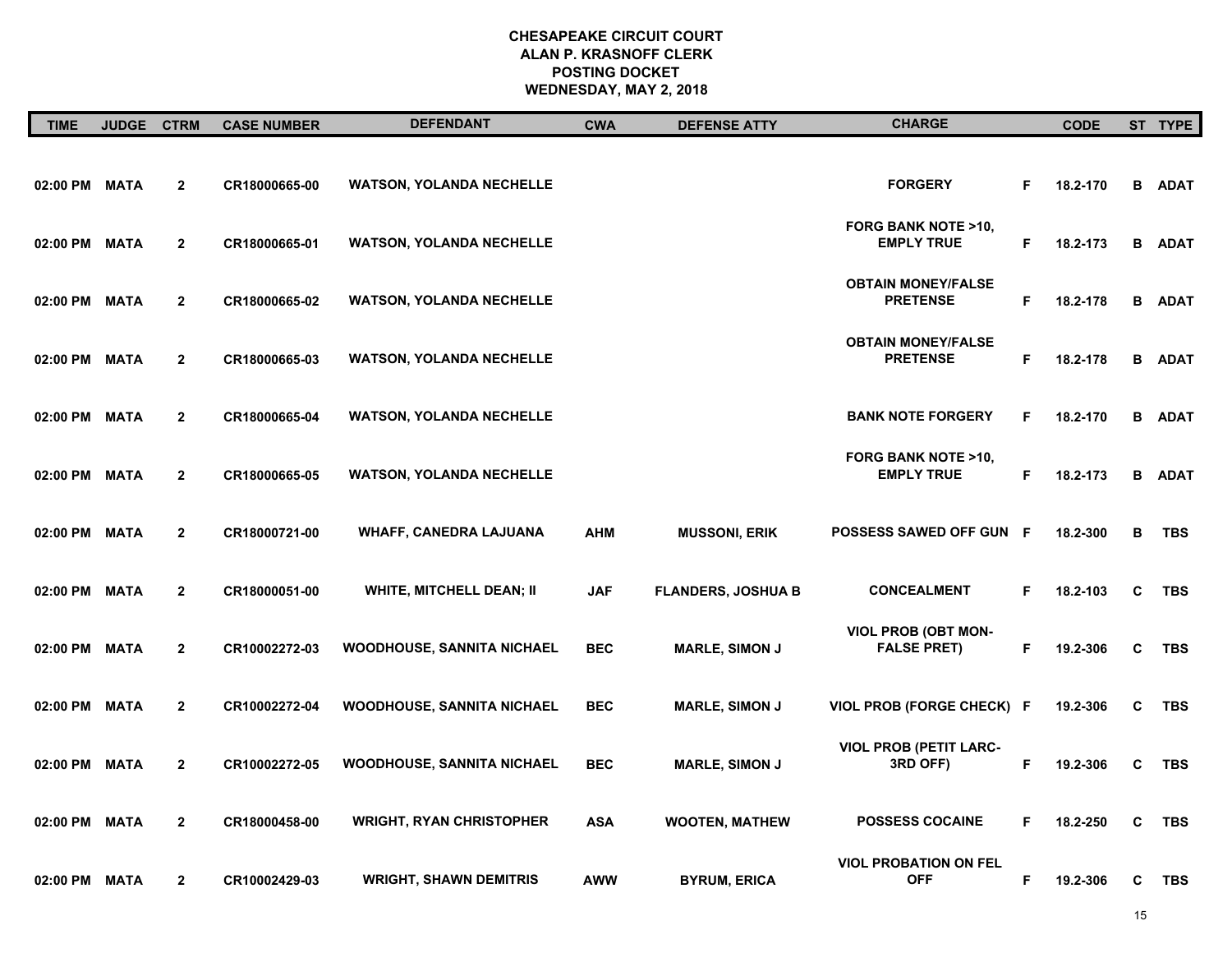| <b>TIME</b> | <b>JUDGE</b> | <b>CTRM</b>    | <b>CASE NUMBER</b> | <b>DEFENDANT</b>              | <b>CWA</b> | <b>DEFENSE ATTY</b>  | <b>CHARGE</b>                               |   | <b>CODE</b> |    | ST TYPE    |
|-------------|--------------|----------------|--------------------|-------------------------------|------------|----------------------|---------------------------------------------|---|-------------|----|------------|
| 02:00 PM    | <b>MATA</b>  | $\mathbf{2}$   | CR10002429-04      | <b>WRIGHT, SHAWN DEMITRIS</b> | <b>AWW</b> | <b>BYRUM, ERICA</b>  | <b>VIOL PROBATION ON FEL</b><br><b>OFF</b>  | F | 19.2-306    | C. | TBS.       |
| 02:00 PM    | <b>MATA</b>  | $\overline{2}$ | CR17002035-00      | ZELJEZNJAK, NICOLAS BRADFORD  | <b>AJS</b> | <b>OLIVER, FLOYD</b> | <b>POSSESS HEROIN</b>                       | F | 18.2-250    | C. | <b>TBS</b> |
| 02:00 PM    | <b>MATA</b>  | $\overline{2}$ | CR17002035-01      | ZELJEZNJAK, NICOLAS BRADFORD  | <b>AJS</b> | <b>OLIVER, FLOYD</b> | POSSESS PARAPHERNALIA M                     |   | 54.1-3466   | C  | <b>TBS</b> |
| 02:00 PM    | <b>MATA</b>  | $\overline{2}$ | CR17002035-02      | ZELJEZNJAK, NICOLAS BRADFORD  | <b>AJS</b> | <b>OLIVER, FLOYD</b> | <b>OBSTRUCT JUSTICE</b>                     | М | 18.2-460    | C. | <b>TBS</b> |
| 02:00 PM    | <b>MATA</b>  | $\mathbf{2}$   | CR17002035-03      | ZELJEZNJAK, NICOLAS BRADFORD  | <b>AJS</b> | <b>OLIVER, FLOYD</b> | <b>FALSE IDENTIFY SELF TO</b><br><b>LEO</b> | м | 19.2-82.1   | C  | <b>TBS</b> |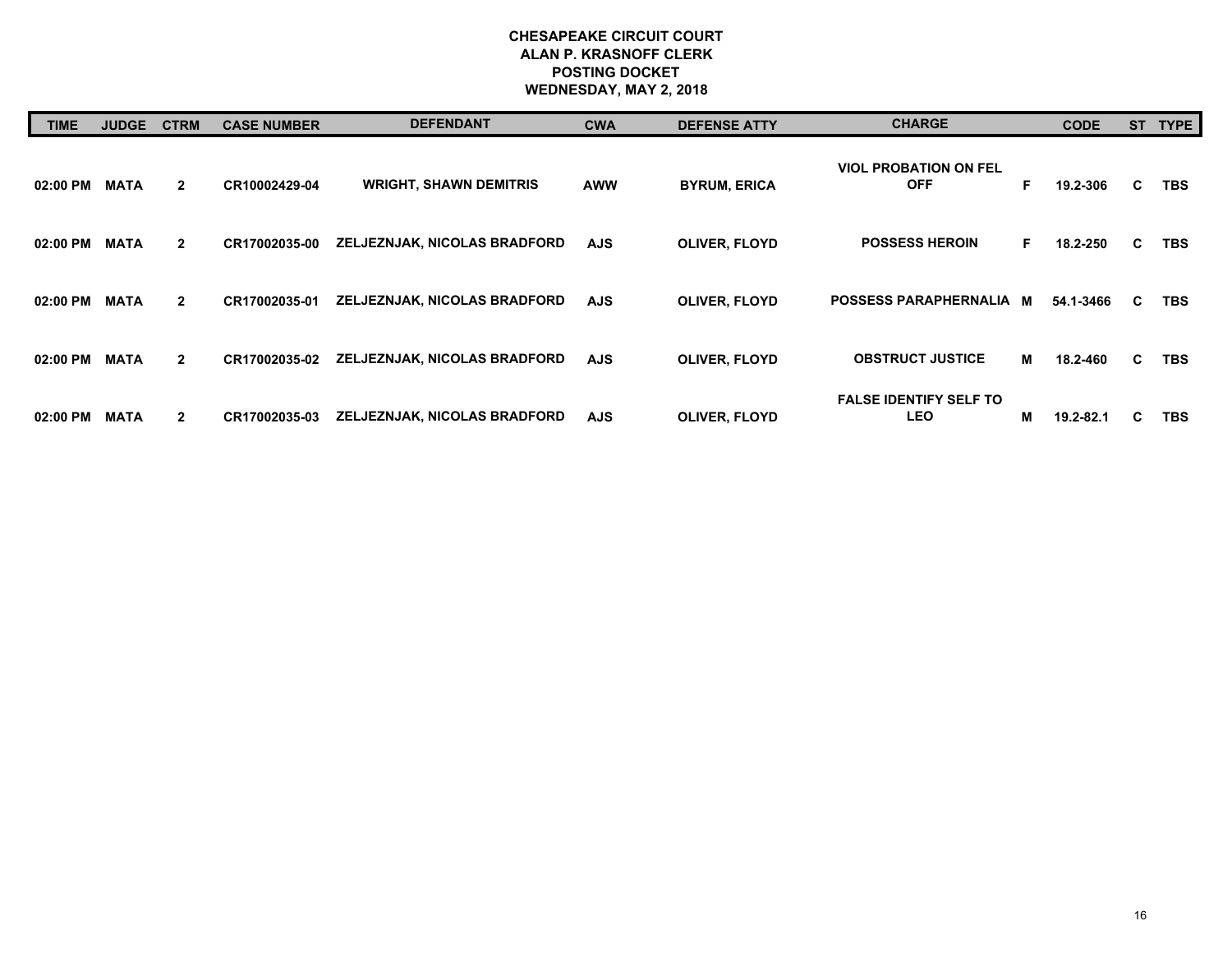| <b>TIME</b>   | <b>JUDGE</b> | <b>CTRM</b>             | <b>CASE NUMBER</b> | <b>PLAINTIFF</b>                                | <b>DEFENDANT</b>                                | <b>PLAINTIFF ATTY</b>           | <b>DEFENSE ATTY</b>      | <b>TYPE</b> |
|---------------|--------------|-------------------------|--------------------|-------------------------------------------------|-------------------------------------------------|---------------------------------|--------------------------|-------------|
| 10:00 AM      | <b>MATA</b>  | 4                       | CL14002017-00      | ORTIZ, JORGE U; JR                              | *MIDGETTE, JASON T                              | <b>ZIZZO, ALISON R</b>          | <b>LARSEN, GREGORY S</b> | <b>TBS</b>  |
| 10:00 AM MATA |              | 4                       | CL16003146-00      | *DEVITO, FREDERICK; SR                          | <b>SHILLING, ANDREW T</b>                       | <b>HAMLET, BENJAMIN H</b>       | <b>SHILLING, ANDREW</b>  | <b>TBS</b>  |
| 10:00 AM MATA |              | $\overline{\mathbf{4}}$ | CL17001256-00      | <b>COMMONWEALTH</b>                             | *VINCENT, JONATHAN DESAON                       | <b>ABBEY, AMANDA S</b>          | <b>PROSE</b>             | <b>FOF</b>  |
| 10:00 AM      |              |                         |                    |                                                 |                                                 |                                 |                          |             |
|               | <b>MATA</b>  | 4                       | CL17001427-00      | <b>WILLIAMS, JERALDINE D; ADMI</b>              | <b>GLOVER, CHARLES</b>                          | <b>SACKS, STANLEY E</b>         | <b>TEUMER, PETER A</b>   | <b>TBS</b>  |
| 10:00 AM MATA |              | 4                       | CL17002415-00      | <b>HINES, CURTIS A</b>                          | <b>USAA GENERAL INDEMNITY</b><br><b>COMPANY</b> | <b>LOTKIN, ADAM</b>             | <b>FIORELLA, TODD</b>    | <b>TBS</b>  |
| 10:00 AM MATA |              | 4                       | CL17004365-00      | <b>STEPHANIE HANCOCK, BY GECIO</b>              | *HURDLE, BRYAN J                                | <b>CHAPLIN AND GONET</b>        | <b>PROSE</b>             | <b>GARN</b> |
| 10:00 AM MATA |              | 4                       | CL17004515-00      | <b>ISLAM, ANWARUL</b>                           | <b>HUBLER, JOHN D</b>                           | <b>LOTKIN, ADAM</b>             | <b>FORSYTH, JAN D</b>    | <b>TBS</b>  |
| 10:00 AM MATA |              | 4                       | CL17004871-00      | <b>ADAMS, ERIK</b>                              | *SPEELMAN, ASHLEY                               | O'MARA, WILLIAM F; JR           | <b>FIORELLA, TODD</b>    | <b>TBS</b>  |
| 10:00 AM MATA |              | 4                       | CL17004872-00      | <b>ADAMS, KARLA</b>                             | *SPEELMAN, ASHLEY                               | O, WILLIAM; JR                  | <b>FIORELLA, TODD</b>    | <b>TBS</b>  |
| 10:00 AM MATA |              | 4                       | CL17005043-00      | <b>TIDEWATER FINANCE COMPANY</b>                | *FANTROY, DEMETRIUS R                           | <b>CAUDLE, ROBERT K; JR</b>     | <b>PROSE</b>             | <b>GARN</b> |
| 10:00 AM MATA |              | 4                       | CL17005168-00      | <b>BILLY J INC</b>                              | *WILSON, KEESHA C                               | DRINKWATER,<br><b>DARRELL A</b> | <b>PROSE</b>             | <b>GARN</b> |
| 10:00 AM MATA |              | 4                       | CL17005169-00      | <b>BILLY J INC</b>                              | *GULLEY, FELICIA                                | DRINKWATER,<br><b>DARRELL A</b> | <b>PROSE</b>             | <b>GARN</b> |
| 10:00 AM MATA |              | 4                       | CL17005170-00      | <b>BILLY J INC</b>                              | *PURVIS, LINDA S                                | DRINKWATER,<br><b>DARRELL A</b> | <b>PROSE</b>             | <b>GARN</b> |
| 10:00 AM MATA |              | 4                       | CL17005171-00      | <b>MICHAEL WAYNE INVESTMENTS</b><br><b>CORP</b> | *GILES, WINDELL E; JR                           | DRINKWATER,<br><b>DARRELL A</b> | <b>PROSE</b>             | <b>GARN</b> |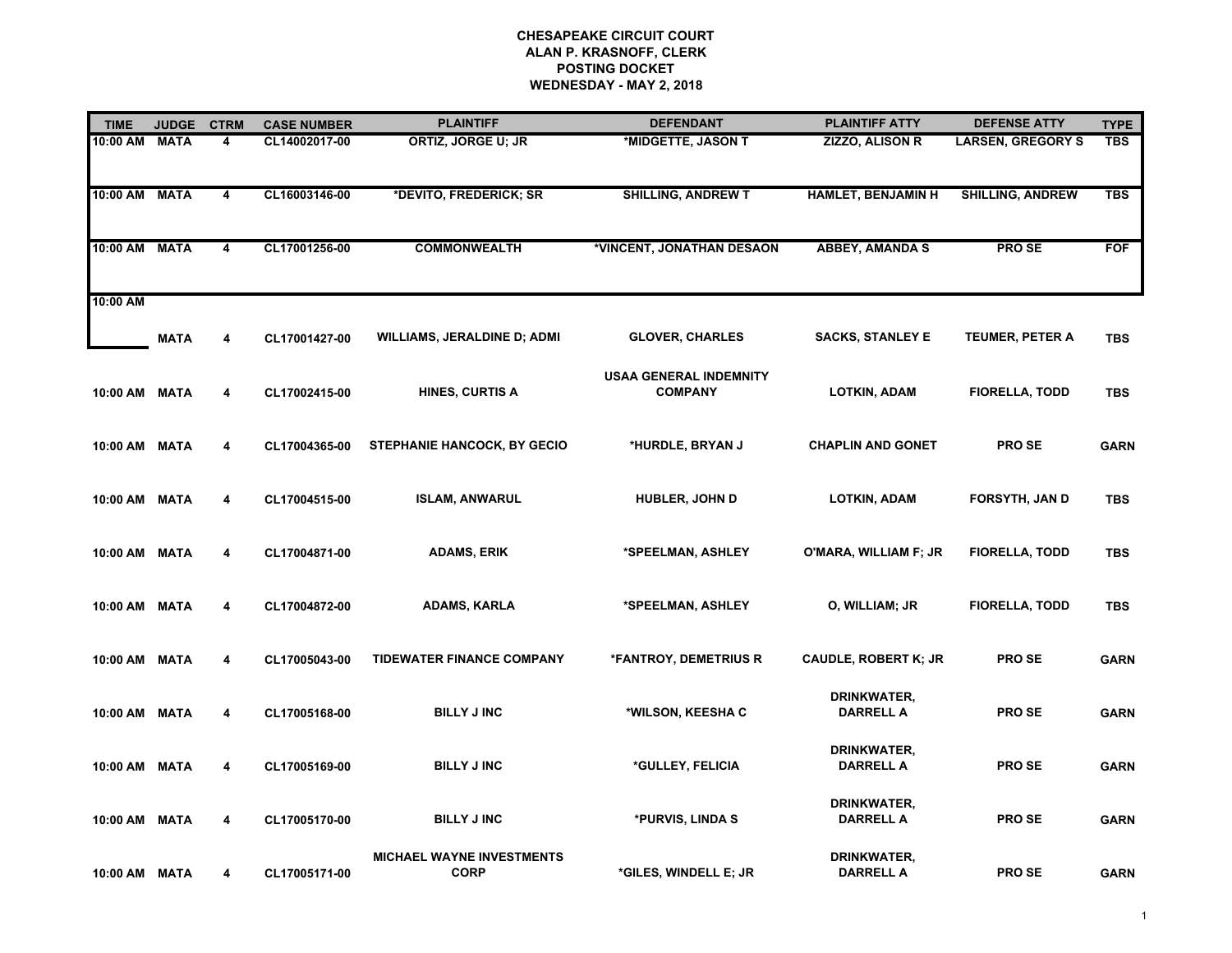| <b>TIME</b>   | <b>JUDGE</b> | <b>CTRM</b> | <b>CASE NUMBER</b> | <b>PLAINTIFF</b>                                | <b>DEFENDANT</b>             | <b>PLAINTIFF ATTY</b>           | <b>DEFENSE ATTY</b>   | <b>TYPE</b> |
|---------------|--------------|-------------|--------------------|-------------------------------------------------|------------------------------|---------------------------------|-----------------------|-------------|
| 10:00 AM MATA |              | 4           | CL17005172-00      | <b>HAMPTON ROADS FINANCE CO</b>                 | *WHITE, MONIQUE K            | DRINKWATER,<br><b>DARRELL A</b> | <b>PROSE</b>          | <b>GARN</b> |
| 10:00 AM MATA |              | 4           | CL17005173-00      | <b>HAMPTON ROADS FINANCE CO</b>                 | *YARBOROUGH, JENNIFER L      | DRINKWATER,<br><b>DARRELL A</b> | <b>PROSE</b>          | <b>GARN</b> |
| 10:00 AM MATA |              | 4           | CL17005175-00      | <b>MICHAEL WAYNE INVESTMENTS</b><br><b>CORP</b> | *HARPER, DESTINY             | DRINKWATER,<br><b>DARRELL A</b> | <b>PROSE</b>          | <b>GARN</b> |
| 10:00 AM MATA |              | 4           | CL17005176-00      | <b>WOMEN'S WORKOUT INC</b>                      | *NEVENS, JANET C             | DRINKWATER,<br><b>DARRELL A</b> | <b>PROSE</b>          | <b>GARN</b> |
| 10:00 AM MATA |              | 4           | CL17005177-00      | PEMBROKE FINANCE INC                            | *WILSON, DEBRA               | DRINKWATER,<br><b>DARRELL A</b> | <b>PROSE</b>          | <b>GARN</b> |
| 10:00 AM MATA |              | 4           | CL17005292-00      | <b>CAPITAL ONE BANK USA NA</b>                  | *MYERS, JAY D                | <b>VANHORN, RACHEL E</b>        | <b>PROSE</b>          | <b>GARN</b> |
| 10:00 AM MATA |              | 4           | CL17005600-00      | <b>HAMPTON ROADS FINANCE</b><br><b>COMPANY</b>  | <b>*TAYLOR, JOYCE L</b>      | DRINKWATER,<br><b>DARRELL A</b> | <b>PROSE</b>          | <b>GARN</b> |
| 10:00 AM MATA |              | 4           | CL17005603-00      | <b>HAMPTON ROADS FINANCE</b><br><b>COMPANY</b>  | *BARNES, RANDEL F            | DRINKWATER,<br><b>DARRELL A</b> | <b>PROSE</b>          | <b>GARN</b> |
| 10:00 AM MATA |              | 4           | CL17005700-00      | <b>COMMONWEALTH</b>                             | *FREEMAN, KELVIN DAVID       | <b>ABBEY, AMANDA S</b>          | <b>PROSE</b>          | <b>FOF</b>  |
| 10:00 AM MATA |              | 4           | CL17005702-00      | <b>COMMONWEALTH</b>                             | *STIGGER, DONAL T CARTEN; JR | <b>ABBEY, AMANDA S</b>          | <b>PROSE</b>          | <b>FOF</b>  |
| 10:00 AM MATA |              | 4           | CL18000189-00      | <b>FORTES, LASHAWN H</b>                        | PERIERA, JOSE                | <b>NESKIS, GEORGE A</b>         | <b>NEAL, ROBYN L</b>  | <b>TBS</b>  |
| 10:00 AM MATA |              | 4           | CL18000414-00      | <b>GREEN, TIMOTHY R</b>                         | <b>INGERSOLL, JOHN W</b>     | YOUNG, JOSEPH M                 | <b>RIGNEY, ROBERT</b> | <b>TBS</b>  |
| 10:00 AM MATA |              | 4           | CL18000569-00      | <b>KEARNEY, CHERYL A</b>                        | <b>MURPHY, PATRICIA</b>      | <b>LOTKIN, ADAM</b>             | <b>KING, JASON P</b>  | <b>TBS</b>  |
| 10:00 AM MATA |              | 4           | CL18000573-00      | PEPPLER, STEPHEN L                              | <b>HOWARD, ROBERT J</b>      | <b>TAVSS, RICHARD J</b>         | <b>ALLEMAN, SCOTT</b> | <b>TBS</b>  |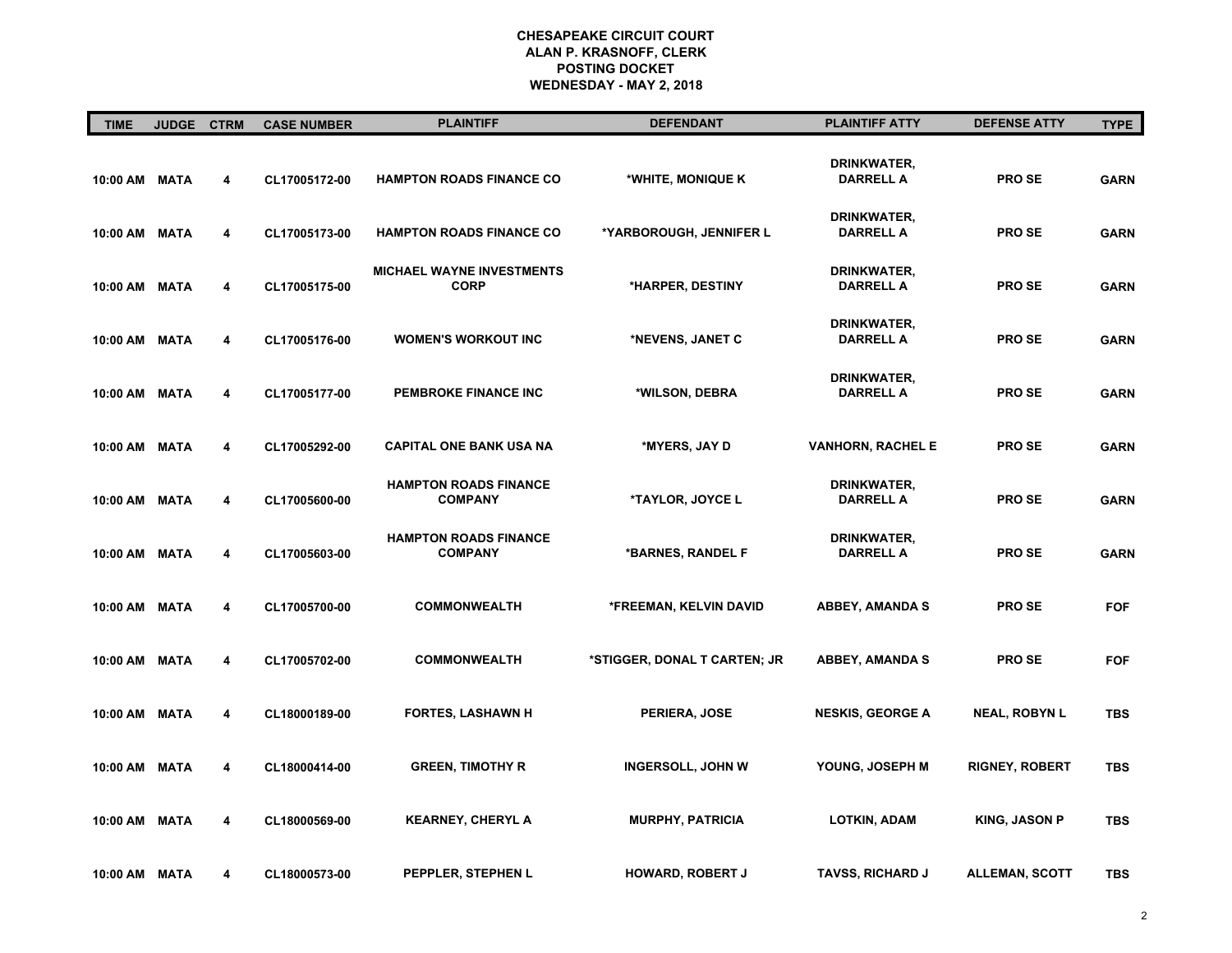| <b>TIME</b>   | <b>JUDGE</b> | <b>CTRM</b> | <b>CASE NUMBER</b> | <b>PLAINTIFF</b>             | <b>DEFENDANT</b>              | <b>PLAINTIFF ATTY</b>    | <b>DEFENSE ATTY</b>     | <b>TYPE</b> |
|---------------|--------------|-------------|--------------------|------------------------------|-------------------------------|--------------------------|-------------------------|-------------|
| 10:00 AM MATA |              | 4           | CL18000623-00      | <b>COMMONWEALTH</b>          | *BLANCHARD, DARRELL ANTONIO   | <b>WRIGHT, M ANN</b>     | <b>PROSE</b>            | <b>GARN</b> |
| 10:00 AM MATA |              | 4           | CL18000624-00      | <b>COMMONWEALTH</b>          | *BREECE, STEPHEN PATRICK      | <b>WRIGHT, M ANN</b>     | <b>PROSE</b>            | <b>GARN</b> |
| 10:00 AM MATA |              | 4           | CL18000628-00      | <b>COMMONWEALTH</b>          | *EVERETT, LOERAE TAMEKA       | <b>WRIGHT, M ANN</b>     | <b>PROSE</b>            | <b>GARN</b> |
| 10:00 AM MATA |              | 4           | CL18000636-00      | <b>COMMONWEALTH</b>          | *TURNER, CALVIN LORENZO       | <b>WRIGHT, M ANN</b>     | <b>PROSE</b>            | <b>GARN</b> |
| 10:00 AM MATA |              | 4           | CL18000639-00      | <b>COMMONWEALTH</b>          | *WILLIAMS, SHAWN LEE          | <b>WRIGHT, M ANN</b>     | <b>PROSE</b>            | <b>GARN</b> |
| 10:00 AM MATA |              | 4           | CL18000641-00      | <b>COMMONWEALTH</b>          | *YARBOROUGH, LLOYD EDWIN      | <b>WRIGHT, M ANN</b>     | <b>PROSE</b>            | <b>GARN</b> |
| 10:00 AM MATA |              | 4           | CL18000806-00      | HOLLOWELL, JANICE            | <b>SHULL, EUGENE B</b>        | <b>LARSEN, GREGORY S</b> |                         | <b>TBS</b>  |
| 10:00 AM MATA |              | 4           | CL18000811-00      | <b>BRAGG, ROBERT LEE; JR</b> | <b>HUTCHINSON, SHARON KAY</b> | <b>FLETCHER, JOHN R</b>  | <b>CRANDLEY, JOHN G</b> | <b>TBS</b>  |
| 10:00 AM MATA |              | 4           | CL18000873-00      | <b>COMMONWEALTH</b>          | *YOUNGBLOOD, MARC LOUIE; JR   | <b>ABBEY, AMANDA S</b>   | <b>PROSE</b>            | <b>FOF</b>  |
| 10:00 AM MATA |              | 4           | CL18000948-00      | <b>COMMONWEALTH</b>          | *WEATHERLY, ERNEST LAWRENCE   | <b>ABBEY, AMANDA S</b>   | <b>PROSE</b>            | <b>FOF</b>  |
| 10:00 AM MATA |              | 4           | CL18000951-00      | <b>COMMONWEALTH</b>          | *ALEXANDER, TYRONE LAMARK     | <b>WRIGHT, M ANN</b>     | <b>PROSE</b>            | <b>GARN</b> |
| 10:00 AM MATA |              | 4           | CL18000952-00      | <b>COMMONWEALTH</b>          | *ANDERSON, STEPHANIE M        | <b>WRIGHT, M ANN</b>     | <b>PROSE</b>            | <b>GARN</b> |
| 10:00 AM MATA |              | 4           | CL18000953-00      | <b>COMMONWEALTH</b>          | *BARNES, FRED WILLIAM; JR     | <b>WRIGHT, M ANN</b>     | <b>PROSE</b>            | <b>GARN</b> |
| 10:00 AM      | MATA         | 4           | CL18000954-00      | <b>COMMONWEALTH</b>          | *BEALE, WILLIE; JR            | <b>WRIGHT, M ANN</b>     | <b>PROSE</b>            | <b>GARN</b> |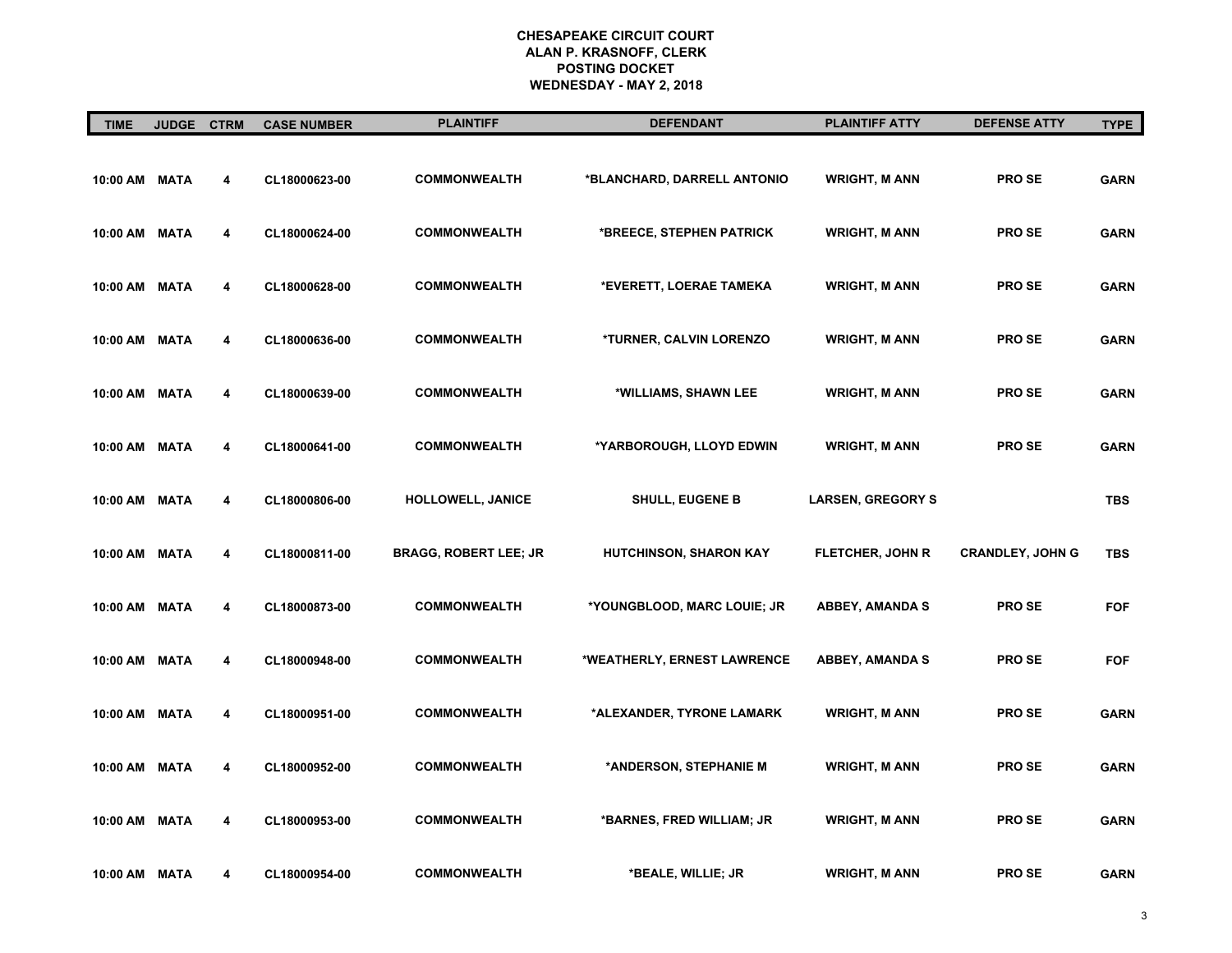| <b>TIME</b>   | <b>JUDGE</b> | <b>CTRM</b> | <b>CASE NUMBER</b> | <b>PLAINTIFF</b>    | <b>DEFENDANT</b>             | <b>PLAINTIFF ATTY</b> | <b>DEFENSE ATTY</b> | <b>TYPE</b> |
|---------------|--------------|-------------|--------------------|---------------------|------------------------------|-----------------------|---------------------|-------------|
| 10:00 AM MATA |              | 4           | CL18000955-00      | <b>COMMONWEALTH</b> | *BISHOP, NORMAN ERIC         | <b>WRIGHT, M ANN</b>  | <b>PROSE</b>        | <b>GARN</b> |
| 10:00 AM MATA |              | 4           | CL18000956-00      | <b>COMMONWEALTH</b> | *BLACKFORD, BRANDON CHARLES  | <b>WRIGHT, M ANN</b>  | <b>PROSE</b>        | <b>GARN</b> |
| 10:00 AM MATA |              | 4           | CL18000958-00      | <b>COMMONWEALTH</b> | *BYNUM, SAMUEL L             | <b>WRIGHT, M ANN</b>  | <b>PROSE</b>        | <b>GARN</b> |
| 10:00 AM MATA |              | 4           | CL18000959-00      | <b>COMMONWEALTH</b> | *DORSEY, ELIJAH SHAWN        | <b>WRIGHT, M ANN</b>  | <b>PROSE</b>        | <b>GARN</b> |
| 10:00 AM MATA |              | 4           | CL18000960-00      | <b>COMMONWEALTH</b> | *EVANS, ANTHONY LEE          | <b>WRIGHT, M ANN</b>  | <b>PROSE</b>        | <b>GARN</b> |
| 10:00 AM MATA |              | 4           | CL18000961-00      | <b>COMMONWEALTH</b> | *EXHEM, ARCELLEUS L          | <b>WRIGHT, M ANN</b>  | <b>PROSE</b>        | <b>GARN</b> |
| 10:00 AM MATA |              | 4           | CL18000962-00      | <b>COMMONWEALTH</b> | *FORD, JERRY FRANKLIN        | <b>WRIGHT, M ANN</b>  | <b>PROSE</b>        | <b>GARN</b> |
| 10:00 AM MATA |              | 4           | CL18000963-00      | <b>COMMONWEALTH</b> | *FRAZIER, CYNTHIA PAULINE    | <b>WRIGHT, M ANN</b>  | <b>PROSE</b>        | <b>GARN</b> |
| 10:00 AM MATA |              | 4           | CL18000964-00      | <b>COMMONWEALTH</b> | *GATTO-CHRISTOFFERSON, KAYLA | <b>WRIGHT, M ANN</b>  | <b>PROSE</b>        | <b>GARN</b> |
| 10:00 AM MATA |              | 4           | CL18000965-00      | <b>COMMONWEALTH</b> | *HARPER, TIMOTHY GENE        | <b>WRIGHT, M ANN</b>  | <b>PROSE</b>        | <b>GARN</b> |
| 10:00 AM MATA |              | 4           | CL18000966-00      | <b>COMMONWEALTH</b> | *JONES, ANTHONY DWAYNE       | <b>WRIGHT, M ANN</b>  | <b>PROSE</b>        | <b>GARN</b> |
| 10:00 AM MATA |              | 4           | CL18000967-00      | <b>COMMONWEALTH</b> | *LAWRENCE, SHEERINITA        | <b>WRIGHT, M ANN</b>  | <b>PROSE</b>        | <b>GARN</b> |
| 10:00 AM MATA |              | 4           | CL18000968-00      | <b>COMMONWEALTH</b> | *MACK, BRIAN M               | <b>WRIGHT, M ANN</b>  | <b>PROSE</b>        | <b>GARN</b> |
| 10:00 AM      | MATA         | 4           | CL18000969-00      | <b>COMMONWEALTH</b> | *MARSHALL, NATHANIEL E       | <b>WRIGHT, M ANN</b>  | <b>PROSE</b>        | <b>GARN</b> |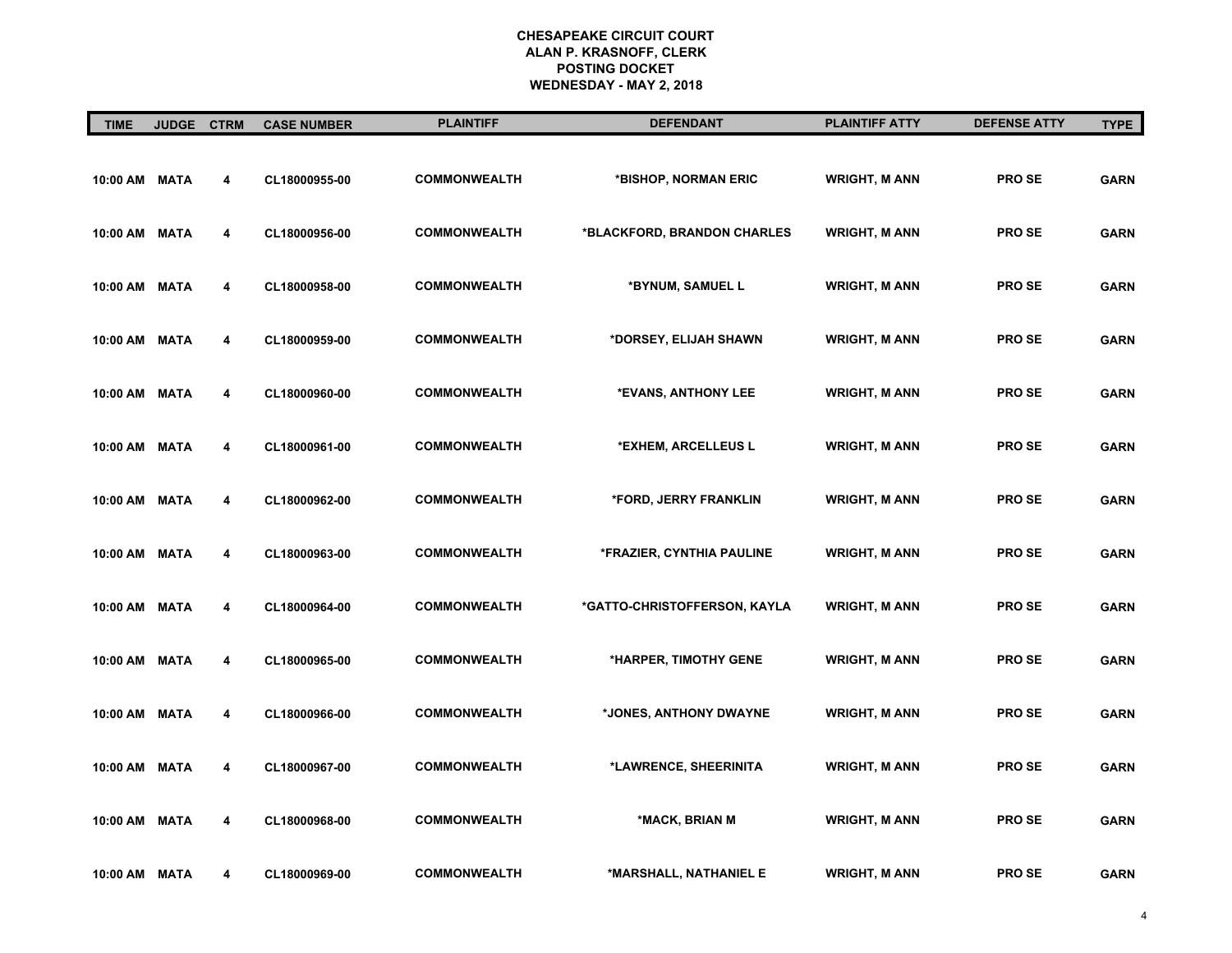| <b>TIME</b>   | <b>JUDGE</b> | <b>CTRM</b> | <b>CASE NUMBER</b> | <b>PLAINTIFF</b>    | <b>DEFENDANT</b>             | <b>PLAINTIFF ATTY</b> | <b>DEFENSE ATTY</b> | <b>TYPE</b> |
|---------------|--------------|-------------|--------------------|---------------------|------------------------------|-----------------------|---------------------|-------------|
| 10:00 AM MATA |              | 4           | CL18000970-00      | <b>COMMONWEALTH</b> | *MATTHEWS, WILLIAM C         | <b>WRIGHT, M ANN</b>  | <b>PROSE</b>        | <b>GARN</b> |
| 10:00 AM MATA |              | 4           | CL18000971-00      | <b>COMMONWEALTH</b> | *MCKINNEY, DARIUS            | <b>WRIGHT, M ANN</b>  | <b>PROSE</b>        | <b>GARN</b> |
| 10:00 AM MATA |              | 4           | CL18000972-00      | <b>COMMONWEALTH</b> | *PARKER, DARON KENARD        | <b>WRIGHT, M ANN</b>  | <b>PROSE</b>        | <b>GARN</b> |
| 10:00 AM MATA |              | 4           | CL18000973-00      | <b>COMMONWEALTH</b> | *PLATT, HARRY LEEVARN        | <b>WRIGHT, M ANN</b>  | <b>PROSE</b>        | <b>GARN</b> |
| 10:00 AM MATA |              | 4           | CL18000974-00      | <b>COMMONWEALTH</b> | *RIDDICK, PAUL LEE           | <b>WRIGHT, M ANN</b>  | <b>PROSE</b>        | <b>GARN</b> |
| 10:00 AM MATA |              | 4           | CL18000975-00      | <b>COMMONWEALTH</b> | *ROGERSON, RUSSELL           | <b>WRIGHT, M ANN</b>  | <b>PROSE</b>        | <b>GARN</b> |
| 10:00 AM MATA |              | 4           | CL18000976-00      | <b>COMMONWEALTH</b> | *SCARBOROUGH, JAYLIN LANIQUE | <b>WRIGHT, M ANN</b>  | <b>PROSE</b>        | <b>GARN</b> |
| 10:00 AM MATA |              | 4           | CL18000977-00      | <b>COMMONWEALTH</b> | *SMILEY, HASON               | <b>WRIGHT, M ANN</b>  | <b>PROSE</b>        | <b>GARN</b> |
| 10:00 AM MATA |              | 4           | CL18000978-00      | <b>COMMONWEALTH</b> | *SPRUILL, DONNELL            | <b>WRIGHT, M ANN</b>  | <b>PROSE</b>        | <b>GARN</b> |
| 10:00 AM MATA |              | 4           | CL18000979-00      | <b>COMMONWEALTH</b> | *STIMPHIL, CHRISTOPHER A     | <b>WRIGHT, M ANN</b>  | <b>PROSE</b>        | <b>GARN</b> |
| 10:00 AM MATA |              | 4           | CL18000981-00      | <b>COMMONWEALTH</b> | *WILLIAMS, CHRISTOPHER J     | <b>WRIGHT, M ANN</b>  | <b>PROSE</b>        | <b>GARN</b> |
| 10:00 AM MATA |              | 4           | CL18000982-00      | <b>COMMONWEALTH</b> | *WILLIAMS, MARY KAY          | <b>WRIGHT, M ANN</b>  | <b>PROSE</b>        | <b>GARN</b> |
| 10:00 AM MATA |              | 4           | CL18000983-00      | <b>COMMONWEALTH</b> | *WINSTON, VICTORIA NICOLE    | <b>WRIGHT, M ANN</b>  | <b>PROSE</b>        | <b>GARN</b> |
| 10:00 AM      | <b>MATA</b>  | 4           | CL18000984-00      | <b>COMMONWEALTH</b> | *WYCHE, MELANDIE DENISE      | <b>WRIGHT, M ANN</b>  | <b>PROSE</b>        | <b>GARN</b> |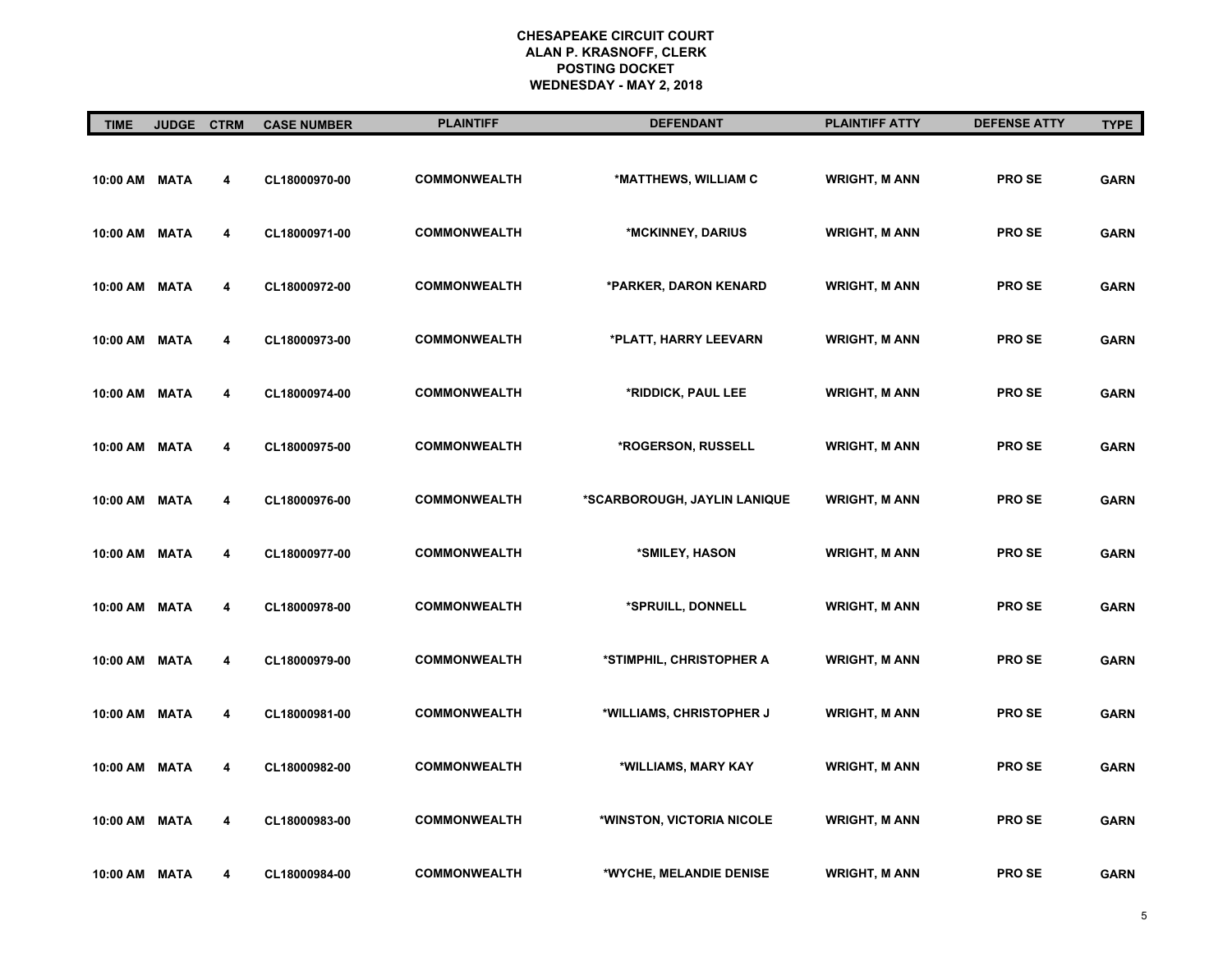| <b>TIME</b>   | <b>JUDGE</b> | <b>CTRM</b> | <b>CASE NUMBER</b> | <b>PLAINTIFF</b>                                | <b>DEFENDANT</b>                   | <b>PLAINTIFF ATTY</b>    | <b>DEFENSE ATTY</b>                      | <b>TYPE</b> |
|---------------|--------------|-------------|--------------------|-------------------------------------------------|------------------------------------|--------------------------|------------------------------------------|-------------|
| 10:00 AM MATA |              | 4           | CL18001166-00      | POPE, ERIC                                      | <b>COPELAND, MELVIN L</b>          | <b>LOTKIN, ADAM</b>      | <b>RICHARDSON,</b><br><b>CASWELL</b>     | <b>TBS</b>  |
| 10:00 AM MATA |              | 4           | CL18001639-00      | PERRY, WILLIAM ANDERSON                         | JENNINGS-PERRY, ELIZABETH M        |                          |                                          | <b>TBS</b>  |
| 10:00 AM MATA |              | 4           | CL18001640-00      | *GLOVER, JOANNE                                 | <b>GLOVER, MICHAEL STANLEY; II</b> |                          |                                          | <b>GARN</b> |
| 10:00 AM MATA |              | 4           | CL18001650-00      | *ECHEVARRIA, JASSMIN                            | <b>STUKES, REGINALD</b>            | <b>LARSEN, GREGORY S</b> | <b>CRAINE-GONZALEZ,</b><br><b>SANDRA</b> | <b>TBS</b>  |
| 10:00 AM MATA |              | 4           | CL18001652-00      | <b>LANTZ, KURT</b>                              | *GIBBONS, KORD                     | <b>CAUDLA AND CAUDLE</b> | <b>PROSE</b>                             | <b>GARN</b> |
| 10:00 AM MATA |              | 4           | CL18001965-00      | <b>TANKSLEY, WILLIE L</b>                       | <b>BARNES, DANIEL J</b>            | <b>LUPTON, WALTON</b>    | <b>BIRCKHOLTZ, JARED C</b>               | <b>TBS</b>  |
| 10:00 AM MATA |              | 4           | CL18001974-00      | <b>REED, CHRISTINE</b>                          | *WILLIAMS, LOUVENIA                | <b>WILLIS, ROS R</b>     | <b>MOORE, SALLY J</b>                    | <b>TBS</b>  |
| 10:00 AM MATA |              | 4           | CL18002002-00      | <b>CHESAPEAKE COVESIDE LANE</b><br><b>APART</b> | <b>GOOLSBY, KENNETH; III</b>       |                          |                                          | <b>TBS</b>  |
| 10:00 AM MATA |              | 4           | CL18002176-00      | <b>MCLAIN, ALEXISS MORGAN</b>                   | <b>SWINDELL, THOMAS W; IV</b>      |                          |                                          | <b>TBS</b>  |
| 10:00 AM MATA |              | 4           | CL18002177-00      | <b>DELASKO, SARAH E</b>                         | <b>FISHEL, FLOYD</b>               |                          |                                          | <b>TBS</b>  |
| 10:00 AM MATA |              | 4           | CL18002179-00      | <b>ARMSTRONG, TAMMY KITTRELL</b>                | <b>ARMSTRONG, STEPHEN PARKS</b>    |                          |                                          | <b>TBS</b>  |
| 10:00 AM MATA |              | 4           | CL18002197-00      | <b>FORD, TAKESHAS</b>                           | <b>WADE, DANAE C</b>               | <b>SLAUGHTER, ROBERT</b> | <b>COLES, LINDSEY M</b>                  | <b>TBS</b>  |
| 10:00 AM MATA |              | 4           | CL18002297-00      | <b>HOLLMAN, HELENA</b>                          | <b>SHERMAN, BRYAN</b>              | <b>LARSEN, GREGORY S</b> | <b>PROSE</b>                             | <b>TBS</b>  |
| 10:00 AM      | MATA         | 4           | CL18002653-00      | <b>BYRD, ALEXIS MARIE</b>                       | *SAWYER, JOSHUA L; SR              | <b>LARSEN, GREGORY S</b> | <b>PROSE</b>                             | <b>GARN</b> |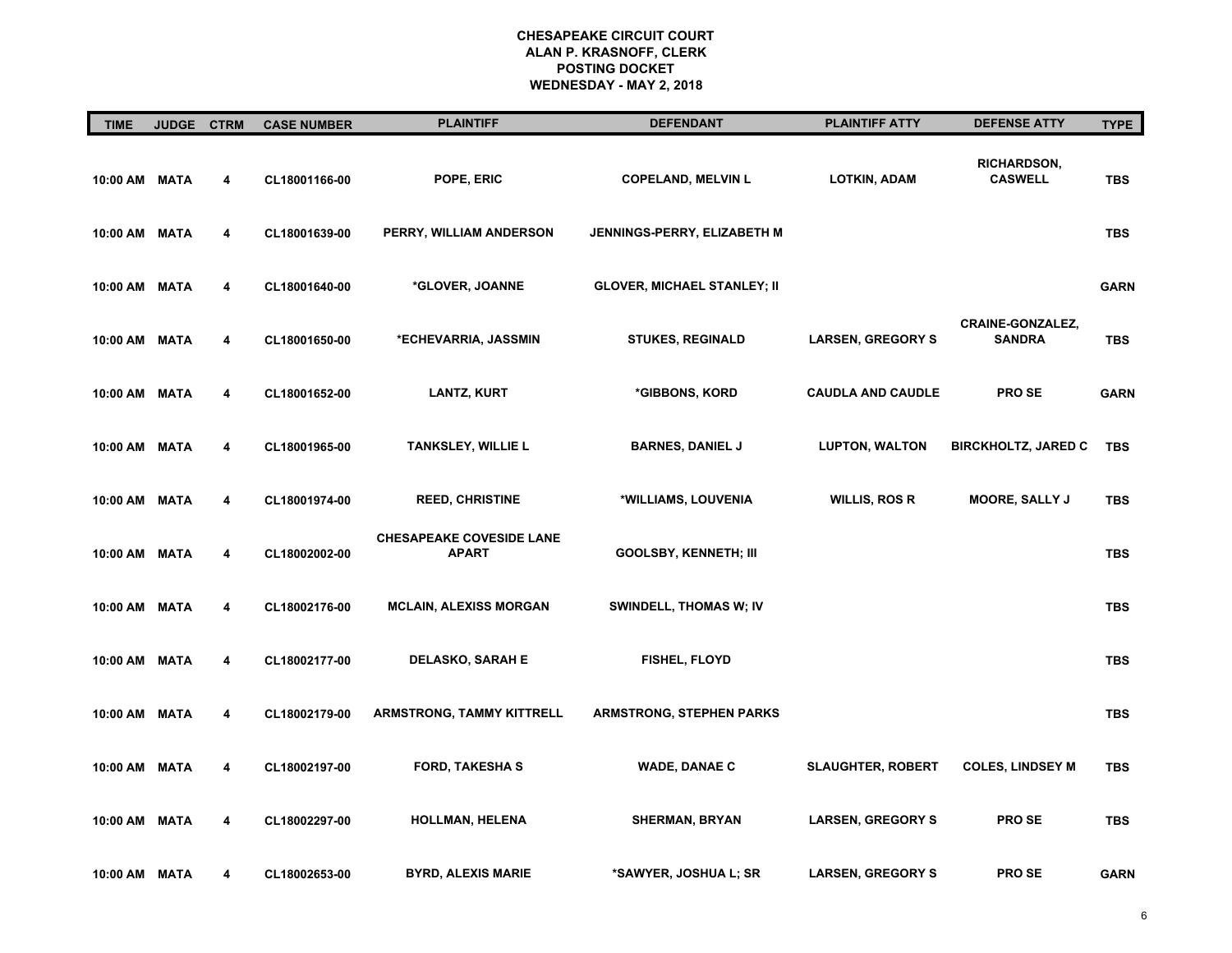| <b>TIME</b>          | <b>JUDGE</b>               | <b>CTRM</b>             | <b>CASE NUMBER</b>             | <b>PLAINTIFF</b>                                           | <b>DEFENDANT</b>                       | <b>PLAINTIFF ATTY</b>                               | <b>DEFENSE ATTY</b>          | <b>TYPE</b>               |
|----------------------|----------------------------|-------------------------|--------------------------------|------------------------------------------------------------|----------------------------------------|-----------------------------------------------------|------------------------------|---------------------------|
| 10:00 AM<br>10:00 AM | <b>MATA</b><br><b>MATA</b> | 4<br>4                  | CL18002838-00<br>CJ17000051-00 | <b>CAPITAL ONE BANK (USA) NA</b><br>*IN RE JUVENILE APPEAL | *CALL, RYAN A<br>IN RE JUVENILE APPEAL | <b>VANHORN, RACHEL E</b><br><b>DEERING, MICHAEL</b> | <b>PROSE</b><br><b>PROSE</b> | <b>GARN</b><br><b>TBS</b> |
| 10:00 AM             | <b>MATA</b>                | $\overline{4}$          | CJ18000007-01                  | *IN RE JUVENILE APPEAL                                     | IN RE JUVENILE APPEAL                  |                                                     |                              | <b>TBS</b>                |
| 10:00 AM             | <b>MATA</b>                | $\overline{\mathbf{4}}$ | CJ18000008-00                  | *IN RE JUVENILE APPEAL                                     | IN RE JUVENILE APPEAL                  |                                                     |                              | <b>TBS</b>                |
| 10:00 AM             | <b>MATA</b>                | 4                       | CJ18000009-00                  | *IN RE JUVENILE APPEAL                                     | IN RE JUVENILE APPEAL                  |                                                     |                              | <b>TBS</b>                |
| 10:00 AM             | <b>MATA</b>                | 4                       | CJ18000010-00                  | *IN RE JUVENILE APPEAL                                     | IN RE JUVENILE APPEAL                  |                                                     |                              | <b>TBS</b>                |
| 10:00 AM MATA        |                            | 4                       | CJ18000011-00                  | *IN RE JUVENILE APPEAL                                     | IN RE JUVENILE APPEAL                  |                                                     |                              | <b>TBS</b>                |
| 10:00 AM             | MATA                       | 4                       | CJ18000012-00                  | *IN RE JUVENILE APPEAL                                     | *IN RE JUVENILE APPEAL                 | <b>HAMANN, MELISSA A</b>                            | *PETERSON, JENNIFER<br>Ε     | <b>TBS</b>                |
| 10:00 AM MATA        |                            | 4                       | CJ18000013-00                  | *IN RE JUVENILE APPEAL                                     | *IN RE JUVENILE APPEAL                 | <b>HAMANN, MELISSA A</b>                            | PETERSON, JENNIFER<br>Ε      | <b>TBS</b>                |
| 10:00 AM MATA        |                            | 4                       | CJ18000014-00                  | *IN RE JUVENILE APPEAL                                     | IN RE JUVENILE APPEAL                  | <b>HAMANN, MELISSA A</b>                            | PETERSON, JENNIFER<br>Е      | <b>TBS</b>                |
| 10:00 AM MATA        |                            | 4                       | CJ18000015-00                  | *IN RE JUVENILE APPEAL                                     | IN RE JUVENILE APPEAL                  |                                                     | <b>HADEED, SHANNON</b>       | <b>TBS</b>                |
| 10:00 AM MATA        |                            | 4                       | CJ18000016-00                  | *IN RE JUVENILE APPEAL                                     | IN RE JUVENILE APPEAL                  |                                                     |                              | <b>TBS</b>                |
| 10:00 AM MATA        |                            | 4                       | CJ18000018-00                  | *IN RE JUVENILE APPEAL                                     | IN RE JUVENILE APPEAL                  |                                                     |                              | <b>TBS</b>                |
| 10:00 AM MATA        |                            | 4                       | CJ18000020-00                  | *IN RE JUVENILE APPEAL                                     | IN RE JUVENILE APPEAL                  |                                                     |                              | <b>TBS</b>                |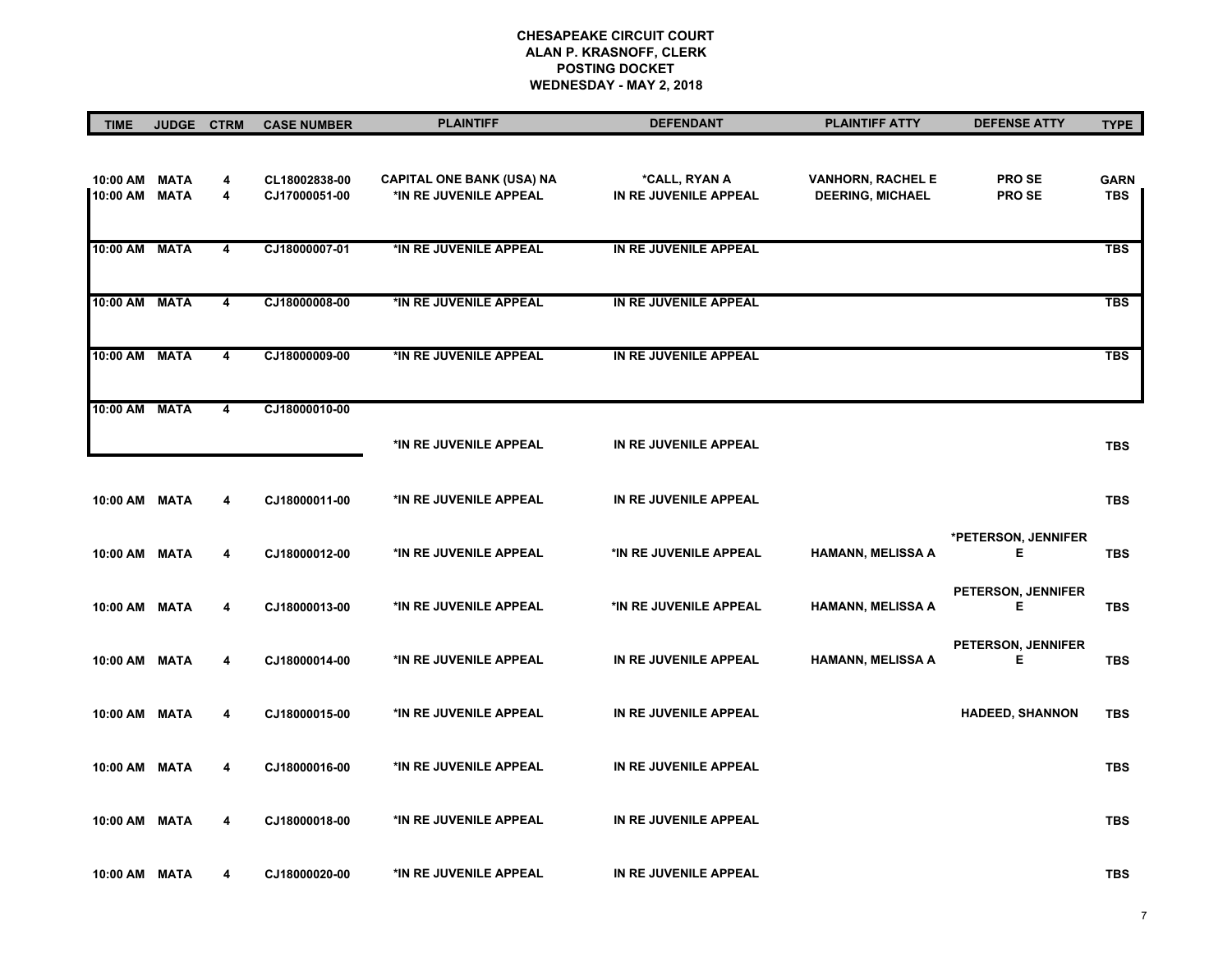| <b>TIME</b> | <b>JUDGE</b> | <b>CTRM</b> | <b>CASE NUMBER</b> | <b>PLAINTIFF</b>       | <b>DEFENDANT</b>      | <b>PLAINTIFF ATTY</b> | <b>DEFENSE ATTY</b> | <b>TYPE</b> |
|-------------|--------------|-------------|--------------------|------------------------|-----------------------|-----------------------|---------------------|-------------|
|             |              |             |                    |                        |                       |                       |                     |             |
| 10:00 AM    | MATA         | 4           | CJ18000021-00      | *IN RE JUVENILE APPEAL | IN RE JUVENILE APPEAL |                       |                     | <b>TBS</b>  |
| 10:00 AM    | MATA         | 4           | CJ18000022-00      | *IN RE JUVENILE APPEAL | IN RE JUVENILE APPEAL |                       |                     | <b>TBS</b>  |
| 10:00 AM    | MATA         | 4           | CJ18000023-00      | *IN RE JUVENILE APPEAL | IN RE JUVENILE APPEAL |                       |                     | <b>TBS</b>  |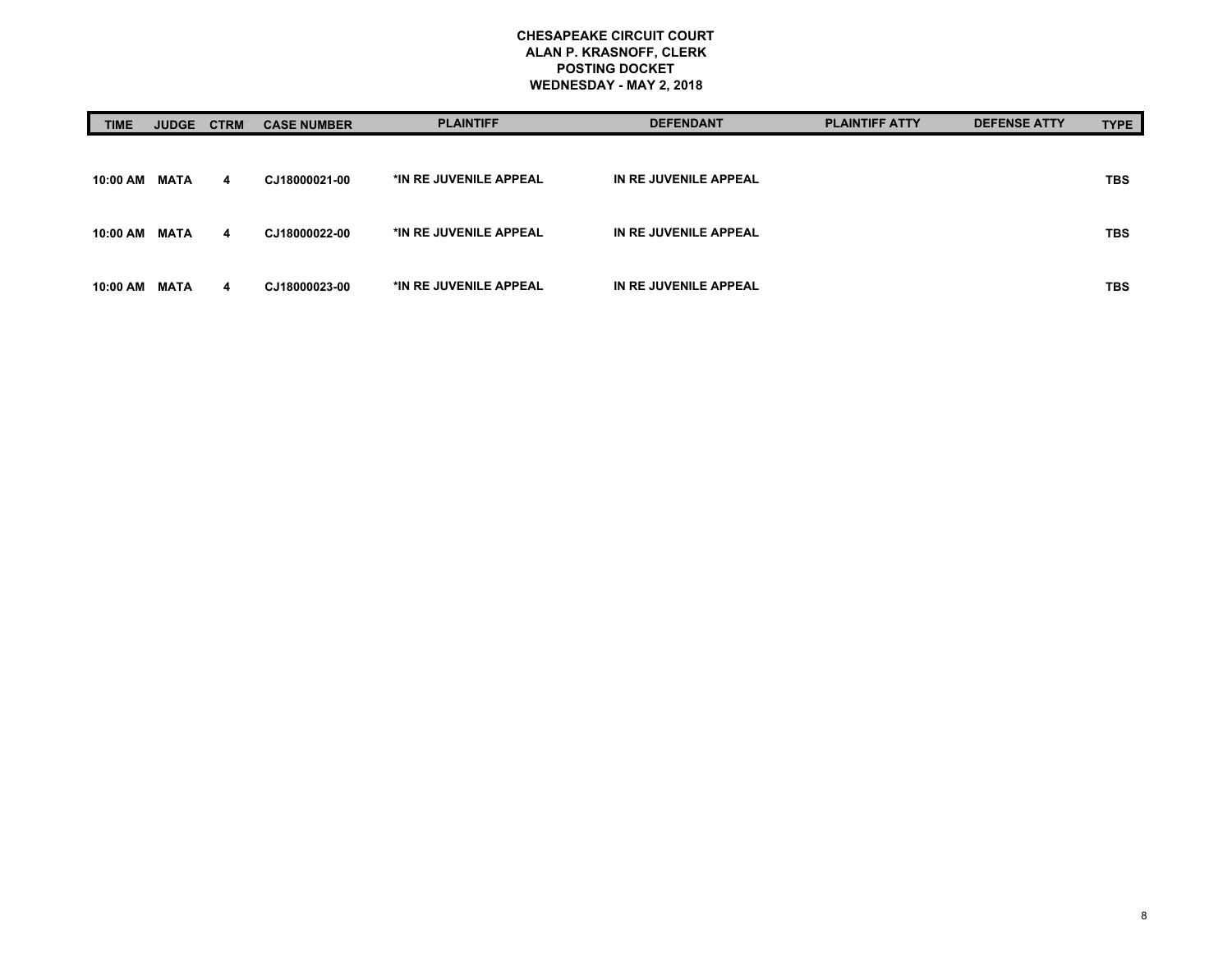| <b>Hearing Time Judge Courtroom</b> |            |                | Case#                | <b>Plaintiff</b>           | <b>Defendant</b>                               | <b>Plaintiff Attorney</b>               | <b>Defendant Attorney Hearing</b> | <b>Type</b>     | <b>Duration</b>  |
|-------------------------------------|------------|----------------|----------------------|----------------------------|------------------------------------------------|-----------------------------------------|-----------------------------------|-----------------|------------------|
| 09:00 AM                            | <b>TSW</b> | $\mathbf{2}$   | CL17000792-00        | <b>BYRD, TORI R</b>        | <b>COMMONWEALTH OF</b><br><b>VIRGINIA</b>      | JEWETT, JOSHUA L                        | <b>RAB, SYDNEY E</b>              | <b>COMP</b>     | OM1H0D           |
| 09:00 AM                            | <b>TSW</b> | $\mathbf{2}$   | CL17004113-00        | <b>LANIER, FRANK K</b>     | <b>SQUICCIARINI, PETER</b>                     | <b>EDWARDS, CHAD L</b>                  | PRO SE                            | <b>DEM</b>      | <b>MHD</b>       |
| 09:00 AM                            | <b>TSW</b> | $\mathbf{2}$   | CL14001636-01        | PETERSON, ZONA             | PETERSON, DARRELL T                            | <b>HOLT, KIMBERLY P</b>                 | <b>BELOTE, NICOLE A</b>           | $\overline{sc}$ | <b>MHD</b>       |
| 09:00 AM                            | <b>TSW</b> | $\mathbf{2}$   | CJ17-85; CJ17-<br>86 | IN RE JUVENILE APPEAL      |                                                |                                         | <b>HOLT, KIMBERLY</b>             | <b>TRYL</b>     |                  |
| 09:00 AM                            | <b>FBL</b> | 3 <sup>1</sup> | CL08001210-01        | <b>MEDLIN, KAY DIANE</b>   | <b>STEVENSON, BEYNARD</b><br><b>EDWARD; JR</b> | <b>HEDGES, PAUL R</b>                   | JONES, WAVERLY;<br><b>JR</b>      | WC              | 15M 0 H 0 D      |
| 09:00 AM                            | <b>FBL</b> | $\mathbf{3}$   | CL17001026-00        | <b>SMITH, TIMOTHY ADAM</b> | <b>SMITH, BRANDI NICOLE</b>                    | PRO SE                                  |                                   | <b>FD</b>       | 15M 0 H 0 D      |
| 09:00 AM                            | <b>FBL</b> | 3 <sup>1</sup> | CL17002605-00        | <b>BRONAUGH, DYLAN</b>     | <b>BRONAUGH, BRITTANY</b>                      | <b>HEDGES, PAUL R</b>                   | <b>HERRELL, SHEERA</b><br>R       | <b>FD</b>       | <b>MHD</b>       |
| 09:00 AM                            | <b>FBL</b> | 3 <sup>1</sup> | CL17003631-01        | <b>GORDY, BETTY JEAN</b>   | <b>GORDY, DAVID CHARLES</b>                    | <b>HEDGES, PAUL R</b>                   |                                   | <b>MOT</b>      | 30M 0 H 0 D      |
| 09:00 AM                            | <b>FBL</b> | 3              | CL17003654-00        | *LASSITER, ARNOLD R        | <b>LASSITER, TAMI JEAN</b>                     | <b>SLAVIN, FRANKLIN P;</b><br><b>JR</b> | <b>BAILEY, KERRIEL</b>            |                 | APTG 30M 0 H 0 D |
| 09:00 AM                            | <b>FBL</b> | 3              | CL17004027-00        | <b>STELICK, THOMAS J</b>   | *HEATH-DOOLY, LINDA M                          | <b>BACKUS, JAMES W</b>                  |                                   |                 | COMP 15M 0 H 0 D |
| 09:00 AM                            | <b>FBL</b> | 3              | CL17004027-00        | <b>STELICK, THOMAS J</b>   | *HEATH-DOOLY, LINDA M                          | <b>BACKUS, JAMES W</b>                  |                                   | <b>MOT</b>      | 15M 0 H 0 D      |
| 09:00 AM                            | <b>FBL</b> | 3              | CL17005780-00        | *HAMBURGER, NANCY C        | <b>JENKINS, MARGIE LOUISE</b>                  | LINDSEY, JOSEPH C                       |                                   |                 | APTG 30M 0 H 0 D |
| 09:00 AM                            | <b>FBL</b> | 3              | CL18000502-00        | <b>BECTON, BERTHA</b>      | BECTON, JONATHAN DEVON LASSITER, JOSEPH R;     | <b>JR</b>                               | <b>PROSE</b>                      |                 | MOT 15M 0 H 0 D  |
| 09:00 AM                            | <b>FBL</b> | $\mathbf{3}$   | CL18000502-00        | <b>BECTON, BERTHA</b>      | BECTON, JONATHAN DEVON LASSITER, JOSEPH R;     | <b>JR</b>                               | <b>PROSE</b>                      | <b>WC</b>       | 15M 0 H 0 D      |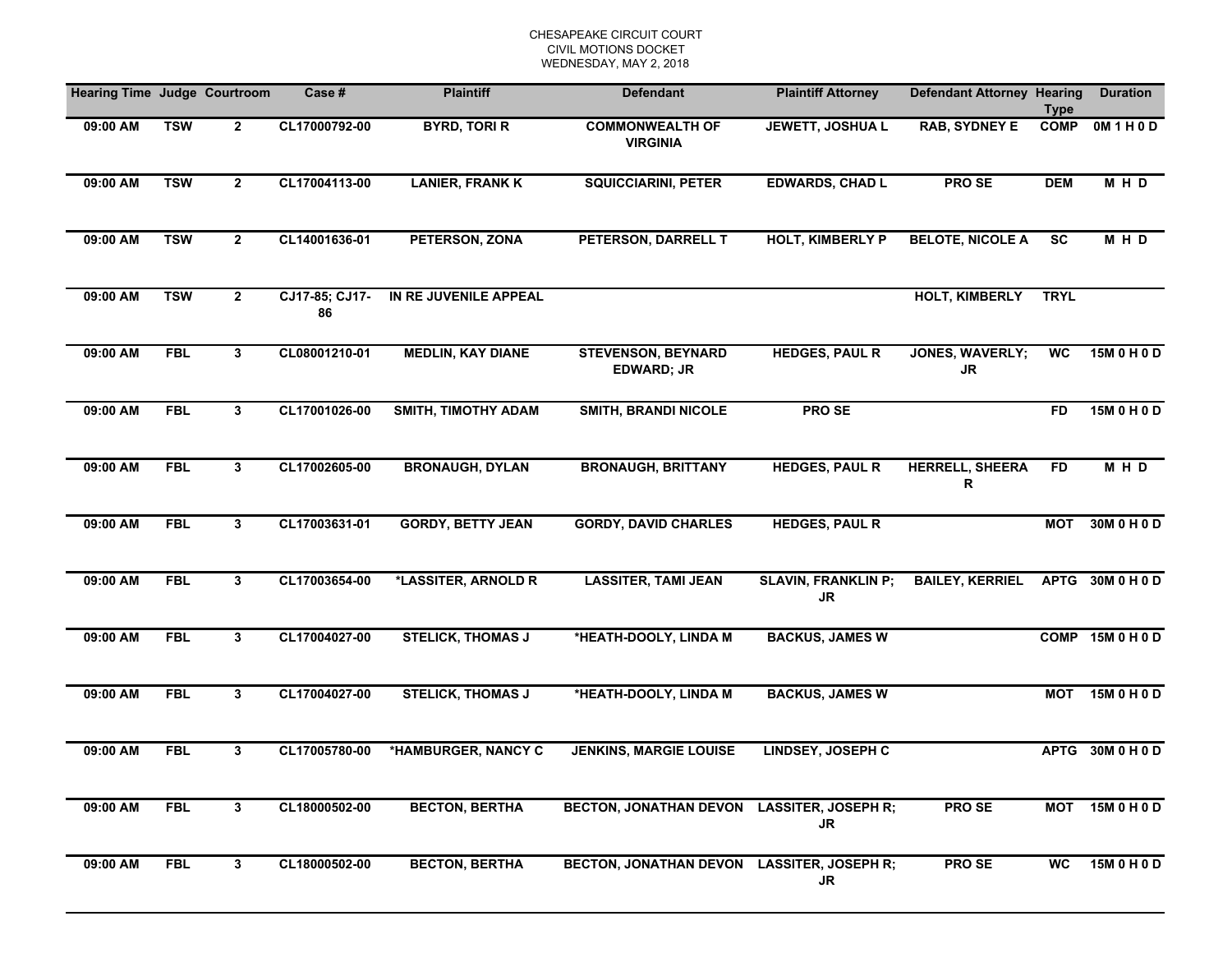| <b>Hearing Time Judge Courtroom</b> |             |                | Case #        | <b>Plaintiff</b>                             | <b>Defendant</b>                    | <b>Plaintiff Attorney</b> | <b>Defendant Attorney Hearing</b>  | <b>Type</b> | <b>Duration</b>  |
|-------------------------------------|-------------|----------------|---------------|----------------------------------------------|-------------------------------------|---------------------------|------------------------------------|-------------|------------------|
| 09:00 AM                            | <b>FBL</b>  | $3\phantom{a}$ | CL18000678-00 | <b>BECTON, JONATHAN</b><br><b>DEVON</b>      | <b>BECTON, BERTHA</b>               | <b>BUYRN, RICHARD L</b>   | <b>LASSITER, JOSEPH</b><br>$R;$ JR | <b>WC</b>   | M H D            |
| 09:00 AM                            | <b>FBL</b>  | $3\phantom{a}$ | CL18001713-00 | *TAYLOR, DOUGLAS P                           | <b>TAYLOR, MASON ANGELO</b>         | <b>CROMWELL, PAYTON D</b> |                                    |             | APTG 30M 0 H 0 D |
| 09:00 AM                            | <b>FBL</b>  | $3\phantom{a}$ | CL18002297-00 | <b>HOLLMAN, HELENA</b>                       | <b>SHERMAN, BRYAN</b>               | <b>LARSEN, GREGORY S</b>  | <b>PROSE</b>                       |             | MOT 15M 0 H 0 D  |
| 09:00 AM                            | <b>FBL</b>  | $3\phantom{a}$ | CL18002455-00 | <b>ORUKPE, OSEGHALE</b><br><b>PRINCEWILL</b> | <b>ORUKPE, JESSICA JOY</b>          | <b>PROSE</b>              | PRO SE                             | <b>DEM</b>  | 15M 0 H 0 D      |
| 09:00 AM                            | <b>FBL</b>  | 3 <sup>1</sup> | CL18002455-00 | <b>ORUKPE, OSEGHALE</b><br><b>PRINCEWILL</b> | ORUKPE, JESSICA JOY                 | <b>PROSE</b>              | <b>PROSE</b>                       | <b>PL</b>   | 45M 0 H 0 D      |
| 09:00 AM                            | <b>FBL</b>  | 3              | CL18002508-00 | <b>BRADSHAW, PAULA</b>                       | <b>BRADSHAW, JEFFREY</b>            | <b>PROSE</b>              | <b>PROSE</b>                       |             | AMEN 15M 0 H 0 D |
| 09:00 AM                            | <b>FBL</b>  | 3              | CL18002591-00 | <b>BROWN, BRIAN KEITH</b>                    | <b>BROWN, MECHELE ANN</b>           | <b>HEDGES, PAUL</b>       | PRO SE                             | <b>PL</b>   | 30M 0 H 0 D      |
| 09:00 AM                            | <b>FBL</b>  | $3\phantom{a}$ | CJ17-77       | IN RE JUVENILE APPEAL                        |                                     | <b>THOMASSON, BRIAN</b>   | CRAWFORD,<br><b>TIFFANY</b>        | <b>TRYL</b> |                  |
| 09:00 AM                            | <b>MATA</b> | 5              | CL07000894-00 | <b>WATSON, WANDA JEAN</b><br><b>CARVER</b>   | <b>WATSON, MICHAEL JOHN</b>         | <b>SCHWAN, HENRY</b>      | ROOF, TIMOTHY                      | <b>MOPT</b> | M H D            |
| 09:00 AM                            | <b>MATA</b> | 5              | CL18001159-00 | *MCDERMOTT, JANE                             | *HUMPHRIES, DENISE                  | <b>BURCH, JUSTIN R</b>    |                                    | <b>DJ</b>   | 15M 0 H 0 D      |
| 10:00 AM                            | <b>MATA</b> | 5              | CL17001256-00 | <b>COMMONWEALTH</b>                          | *VINCENT, JONATHAN<br><b>DESAON</b> | <b>ABBEY, AMANDA S</b>    | <b>PROSE</b>                       | <b>FOF</b>  | M H D            |
| 10:00 AM                            | <b>MATA</b> | 5              | CL17005700-00 | <b>COMMONWEALTH</b>                          | *FREEMAN, KELVIN DAVID              | <b>ABBEY, AMANDA S</b>    | <b>PROSE</b>                       | <b>FOF</b>  | MHD              |
| 10:00 AM                            | <b>MATA</b> | 5              | CL17005702-00 | <b>COMMONWEALTH</b>                          | *STIGGER, DONAL T CARTEN;<br>JR     | <b>ABBEY, AMANDA S</b>    | <b>PROSE</b>                       | <b>FOF</b>  | M H D            |
| 10:00 AM                            | <b>MATA</b> | 5              | CL18000873-00 | <b>COMMONWEALTH</b>                          | *YOUNGBLOOD, MARC<br>LOUIE; JR      | <b>ABBEY, AMANDA S</b>    | PRO SE                             | <b>FOF</b>  | MHD              |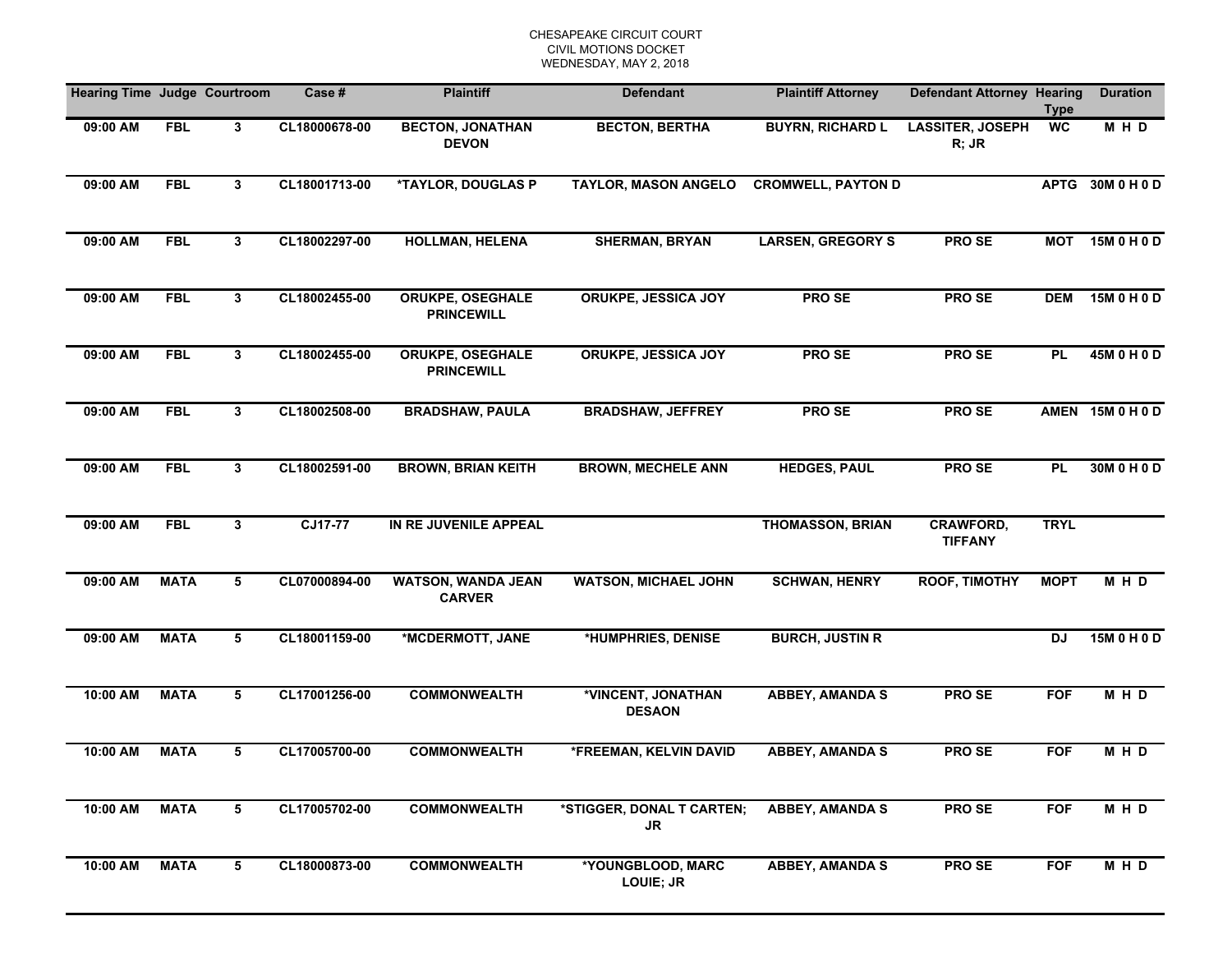| <b>Hearing Time Judge Courtroom</b> |             |   | Case #        | <b>Plaintiff</b>                                       | <b>Defendant</b>                                              | <b>Plaintiff Attorney</b>      | <b>Defendant Attorney Hearing</b>         | <b>Type</b>            | <b>Duration</b>  |
|-------------------------------------|-------------|---|---------------|--------------------------------------------------------|---------------------------------------------------------------|--------------------------------|-------------------------------------------|------------------------|------------------|
| 10:00 AM                            | <b>MATA</b> | 5 | CL18000948-00 | <b>COMMONWEALTH</b>                                    | *WEATHERLY, ERNEST<br><b>LAWRENCE</b>                         | <b>ABBEY, AMANDA S</b>         | PRO SE                                    | <b>FOF</b>             | MHD              |
| 11:00 AM                            | <b>MATA</b> | 5 | <b>CRIM</b>   | <b>RESTITUTION DOCKET</b>                              |                                                               |                                |                                           |                        |                  |
| 09:00 AM                            | <b>RDS</b>  | 6 | CL16002882-00 | <b>WHARAM, SHERRY FAY</b>                              | <b>SHORT, BROOKE ALANNA</b>                                   | <b>WEAVER, SH; SR</b>          |                                           | <b>DIS</b>             | 30M 0 H 0 D      |
| 09:00 AM                            | <b>RDS</b>  | 6 | CL17000955-01 |                                                        | GREGORY, PETRA SABINE GREGORY, ERVIN WOOD; JR                 |                                | <b>FINE, MORRISH</b>                      | $\overline{\text{sc}}$ | 30M 0 H 0 D      |
| 09:00 AM                            | <b>RDS</b>  | 6 | CL17001496-00 | <b>BENSON, DANA DAWSON</b>                             | <b>BENSON, JAMES EUGENE</b>                                   | <b>MENDEZ, TATIANA</b>         | <b>PROSE</b>                              | <b>COMP</b>            | M H D            |
| 09:00 AM                            | <b>RDS</b>  | 6 | CL17001496-00 | <b>BENSON, DANA DAWSON</b>                             | <b>BENSON, JAMES EUGENE</b>                                   | <b>MENDEZ, TATIANA</b>         | <b>PROSE</b>                              | <b>PL</b>              | OM1H0D           |
| 09:00 AM                            | <b>RDS</b>  | 6 |               | CL17004408-00 CHESAPEAKE INTEGRATED<br><b>BEHAVIOR</b> | <b>AGUDA, JOSEPH</b>                                          | <b>BROWN, LEONARD L;</b><br>JR | <b>DICKENSON,</b><br><b>DANIEL D; III</b> |                        | APTG 30M 0 H 0 D |
| 09:00 AM                            | <b>RDS</b>  | 6 | CL17004649-00 | <b>WINN, LESLIE C</b>                                  | WINN, JOHN A; JR                                              | <b>EVANS-BEDOIS, ERIN</b>      | <b>PROSE</b>                              |                        | MOT 15M 0 H 0 D  |
| 09:00 AM                            | <b>RDS</b>  | 6 | CL17004830-00 | *SHERMAN, HEATHER;<br><b>EXEC</b>                      | *SOUTHERN GRADING INC                                         | <b>LARSEN, GREGORY S</b>       | <b>PROSE</b>                              | <b>GARN</b>            | MHD              |
| 09:00 AM                            | <b>RDS</b>  | 6 | CL18001701-00 | <b>LISA</b>                                            | HOAGLAND, ANTOINETTE HOAGLAND, ROBERT SCOTT ALOUPAS, CARMELOU |                                | <b>BROWN, JOIN</b>                        | <b>PL</b>              | 45M 0 H 0 D      |
| 09:00 AM                            | <b>RDS</b>  | 6 | CL18001701-00 | <b>LISA</b>                                            | HOAGLAND, ANTOINETTE HOAGLAND, ROBERT SCOTT ALOUPAS, CARMELOU |                                | <b>BROWN, JOIN</b>                        | <b>DEM</b>             | 15M 0 H 0 D      |
| 09:00 AM                            | <b>RDS</b>  | 6 | CL18001910-00 | PETERS, GLORIA JEAN                                    | <b>NEALEY, GEORGE WAIDES</b>                                  | LEE, DONALD E; JR              | PRO SE                                    |                        | APTG 30M 0 H 0 D |